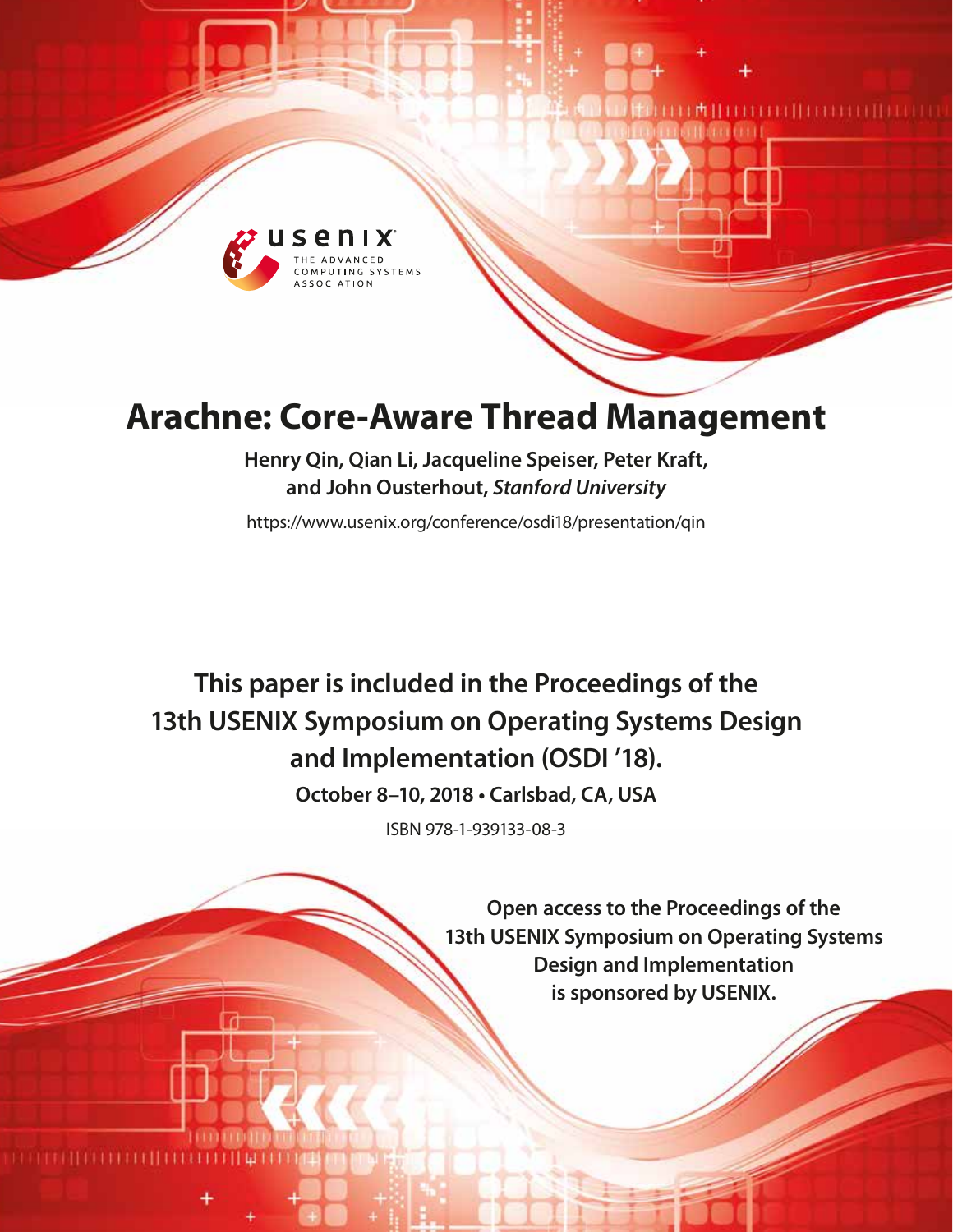## Arachne: Core-Aware Thread Management

Henry Qin, Qian Li, Jacqueline Speiser, Peter Kraft, and John Ousterhout {hq6,qianli,jspeiser,kraftp,ouster}@cs.stanford.edu Stanford University

## Abstract

Arachne is a new user-level implementation of threads that provides both low latency and high throughput for applications with extremely short-lived threads (only a few microseconds). Arachne is *core-aware*: each application determines how many cores it needs, based on its load; it always knows exactly which cores it has been allocated, and it controls the placement of its threads on those cores. A central core arbiter allocates cores between applications. Adding Arachne to memcached improved SLO-compliant throughput by 37%, reduced tail latency by more than 10x, and allowed memcached to coexist with background applications with almost no performance impact. Adding Arachne to the RAMCloud storage system increased its write throughput by more than 2.5x. The Arachne threading library is optimized to minimize cache misses; it can initiate a new user thread on a different core (with load balancing) in 320 ns. Arachne is implemented entirely at user level on Linux; no kernel modifications are needed.

## 1 Introduction

Advances in networking and storage technologies have made it possible for datacenter services to operate at exceptionally low latencies [5]. As a result, a variety of lowlatency services have been developed in recent years, including FaRM [11], Memcached [23], MICA [20], RAM-Cloud [30], and Redis [34]. They offer end-to-end response times as low as  $5 \mu s$  for clients within the same datacenter and they have internal request service times as low as  $1-2$   $\mu$ s. These systems employ a variety of new techniques to achieve their low latency, including polling instead of interrupts, kernel bypass, and run to completion [6, 31].

However, it is difficult to construct services that provide both low latency and high throughput. Techniques for achieving low latency, such as reserving cores for peak throughput or using polling instead of interrupts, waste resources. Multi-level services, in which servicing one request may require nested requests to other servers (such as for replication), create additional opportunities for resource underutilization, particularly if they use polling to reduce latency. Background activities within a service, such as garbage collection, either require additional reserved (and hence underutilized) resources, or risk interference with foreground request servicing. Ideally, it should be possible to colocate throughput-oriented services such as MapReduce [10] or video processing [22] with low-latency services, such that resources are fully occupied by the throughput-oriented services when not needed by the low-latency services. However, this is rarely attempted in practice because it impacts the performance of the latency-sensitive services.

One of the reasons it is difficult to combine low latency and high throughput is that applications must manage their parallelism with a virtual resource (threads); they cannot tell the operating system how many physical resources (cores) they need, and they do not know which cores have been allocated for their use. As a result, applications cannot adjust their internal parallelism to match the resources available to them, and they cannot use application-specific knowledge to optimize their use of resources. This can lead to both under-utilization and over-commitment of cores, which results in poor resource utilization and/or suboptimal performance. The only recourse for applications is to pin threads to cores; this results in underutilization of cores within the application and does not prevent other applications from being scheduled onto the same cores.

Arachne is a thread management system that solves these problems by giving applications visibility into the physical resources they are using. We call this approach *core-aware thread management*. In Arachne, application threads are managed entirely at user level; they are not visible to the operating system. Applications negotiate with the system over cores, not threads. Cores are allocated for the exclusive use of individual applications and remain allocated to an application for long intervals (tens of milliseconds). Each application always knows exactly which cores it has been allocated and it decides how to schedule application threads on cores. A *core arbiter* decides how many cores to allocate to each application, and adjusts the allocations in response to changing application requirements.

User-level thread management systems have been implemented many times in the past [39, 14, 4] and the basic features of Arachne were prototyped in the early 1990s in the form of scheduler activations [2]. Arachne is novel in the following ways:

- Arachne contains mechanisms to estimate the number of cores needed by an application as it runs.
- Arachne allows each application to define a *core policy*, which determines at runtime how many cores the application needs and how threads are placed on the available cores.
- The Arachne runtime was designed to minimize cache misses. It uses a novel representation of scheduling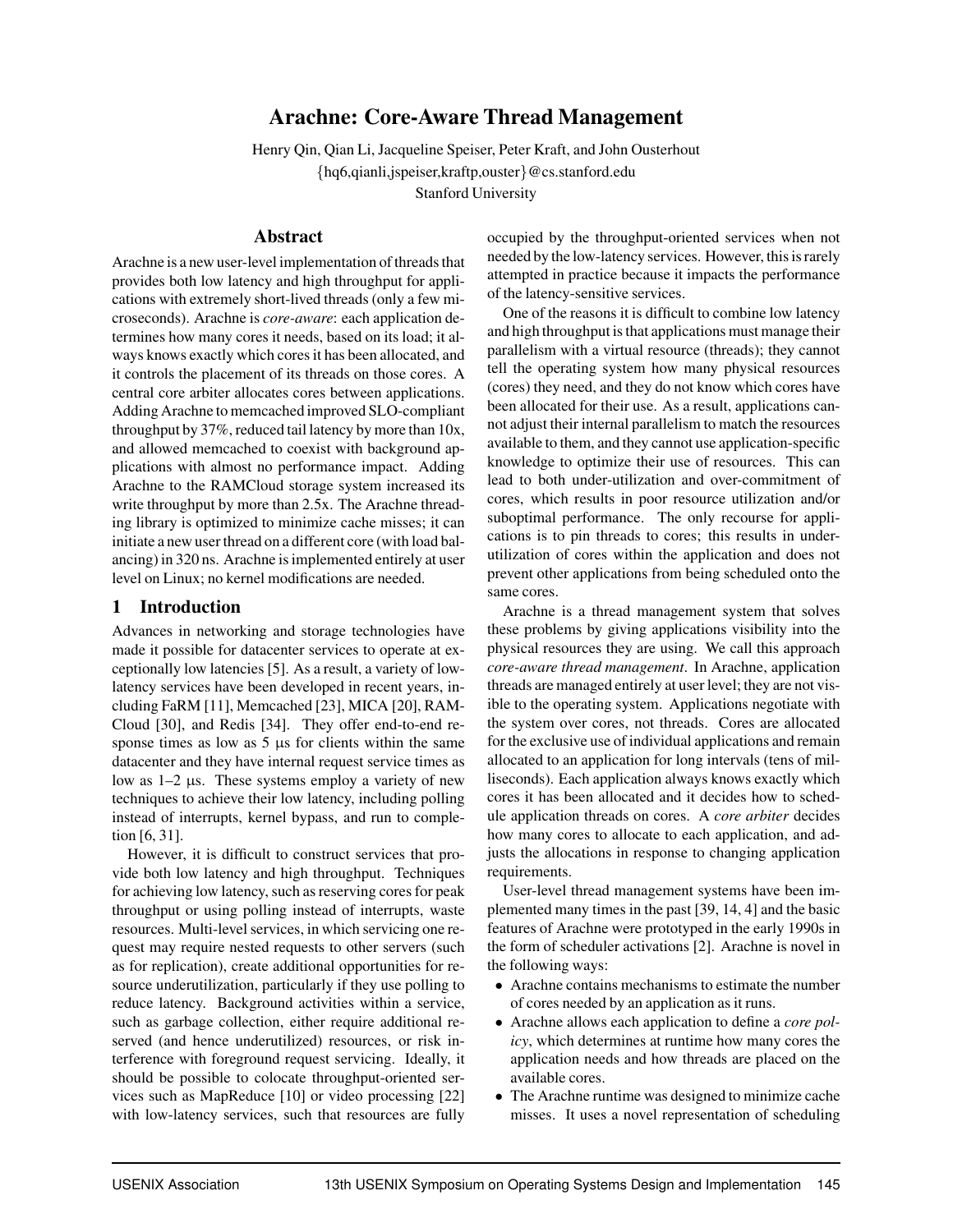information with no ready queues, which enables lowlatency and scalable mechanisms for thread creation, scheduling, and synchronization.

- Arachne provides a simpler formulation than scheduler activations, based on the use of one kernel thread per core.
- Arachne runs entirely outside the kernel and needs no kernel modifications; the core arbiter is implemented at user level using the Linux cpuset mechanism. Arachne applications can coexist with traditional applications that do not use Arachne.

We have implemented the Arachne runtime and core arbiter in C++ and evaluated them using both synthetic benchmarks and the memcached and RAMCloud storage systems. Arachne can initiate a new thread on a different core (with load balancing) in about 320 ns, and an application can obtain an additional core from the core arbiter in 20–30 µs. When Arachne was added to memcached, it reduced tail latency by more than 10x and allowed 37% higher throughput at low latency. Arachne also improved performance isolation; a background video processing application could be colocated with memcached with almost no impact on memcached's latency. When Arachne was added to the RAMCloud storage system, it improved write throughput by more than 2.5x.

## 2 The Threading Problem

Arachne was motivated by the challenges in creating services that process very large numbers of very small requests. These services can be optimized for low latency or for high throughput, but it is difficult to achieve both with traditional threads implemented by the operating system.

As an example, consider memcached [23], a widely used in-memory key-value-store. Memcached processes requests in about 10 µs. Kernel threads are too expensive to create a new one for each incoming request, so memcached uses a fixed-size pool of worker threads. New connections are assigned statically to worker threads in a round-robin fashion by a separate dispatch thread.

The number of worker threads is fixed when memcached starts, which results in several inefficiencies. If the number of cores available to memcached is smaller than the number of workers, the operating system will multiplex workers on a single core, resulting in long delays for requests sent to descheduled workers. For best performance, one core must be reserved for each worker thread. If background tasks are run on the machine during periods of low load, they are likely to interfere with the memcached workers, due to the large number of distinct worker threads. Furthermore, during periods of low load, each worker thread will be lightly loaded, increasing the risk that its core will enter power-saving states with highlatency wakeups. Memcached would perform better if it could scale back during periods of low load to use a smaller

number of kernel threads (and cores) more intensively.

In addition, memcached's static assignment of connections to workers can result in load imbalances under skewed workloads, with some worker threads overloaded and others idle. This can impact both latency and throughput.

The RAMCloud storage system provides another example [30]. RAMCloud is an in-memory key-value store that processes small read requests in about  $2 \mu s$ . Like memcached, it is based on kernel threads. A dispatch thread handles all network communication and polls the NIC for incoming packets using kernel bypass. When a request arrives, the dispatch thread delegates it to one of a collection of worker threads for execution; this approach avoids problems with skewed workloads. The number of active worker threads varies based on load. The maximum number of workers is determined at startup, which creates issues similar to memcached.

RAMCloud implements nested requests, which result in poor resource utilization because of microsecond-scale idle periods that cannot be used. When a worker thread receives a write request, it sends copies of the new value to backup servers and waits for those requests to return before responding to the original request. All of the replication requests complete within 7-8 µs, so the worker busy-waits for them. If the worker were to sleep, it would take several microseconds to wake it up again; in addition, context-switching overheads are too high to get much useful work done in such a short time. As a result, the worker thread's core is wasted for 70-80% of the time to process a write request; write throughput for a server is only about 150 kops/sec for small writes, compared with about 1 Mops/sec for small reads.

The goal for Arachne is to provide a thread management system that allows a better combination of low latency and high throughput. For example, each application should match its workload to available cores, taking only as many cores as needed and dynamically adjusting its internal parallelism to reflect the number of cores allocated to it. In addition, Arachne should provide an implementation of userlevel threads that is efficient enough to be used for very short-lived threads, and that allows useful work to be done during brief blockages such as those for nested requests.

Although some existing applications will benefit from Arachne, we expect Arachne to be used primarily for new *granular applications* whose threads have lifetimes of only a few microseconds. These applications are difficult or impossible to build today because of inefficiencies in current threading infrastructure.

## 3 Arachne Overview

Figure 1 shows the overall architecture of Arachne. Three components work together to implement Arachne threads. The *core arbiter* consists of a stand-alone user process plus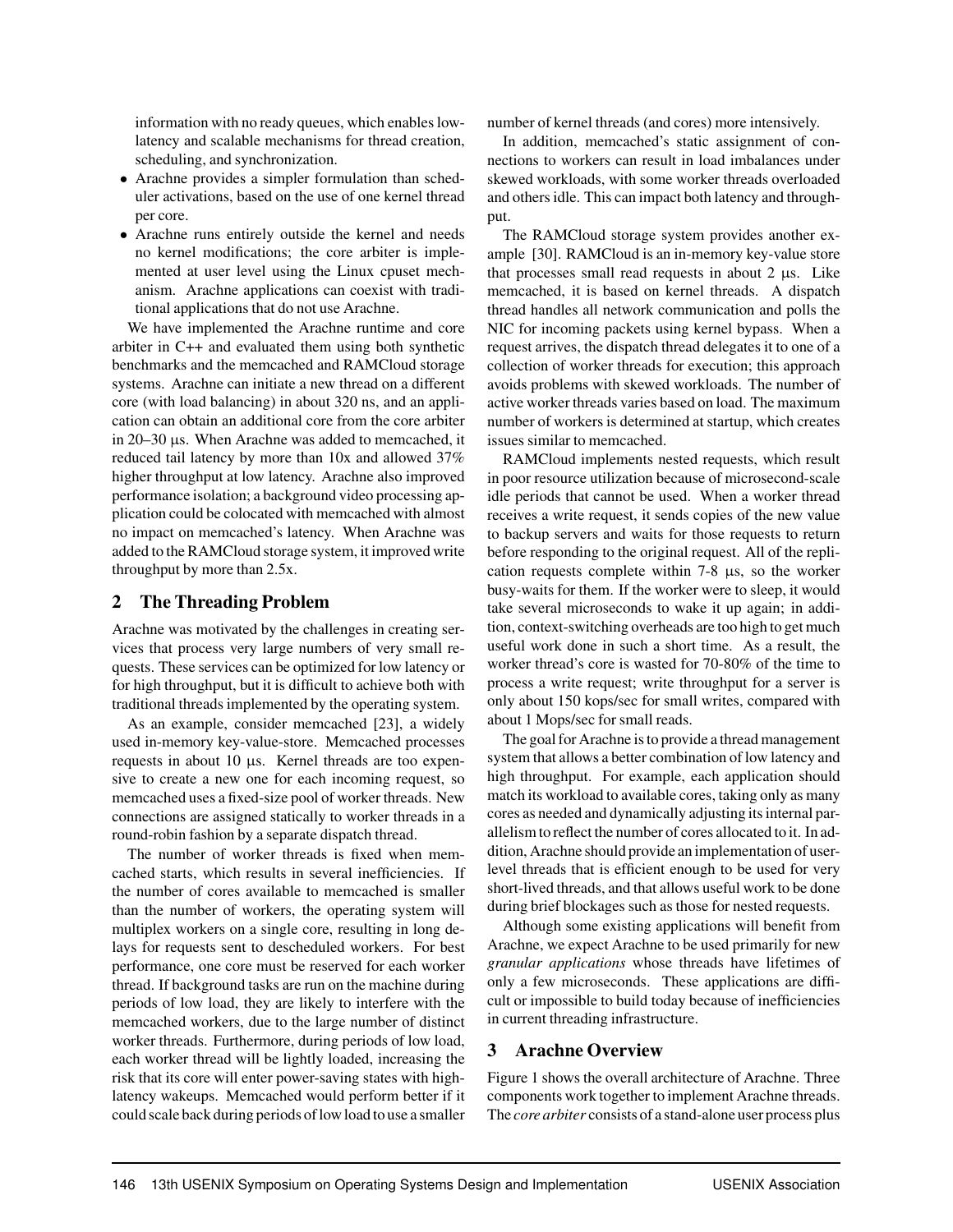

Figure 1: The Arachne architecture. The core arbiter communicates with each application using one socket for each kernel thread in the application, plus one page of shared memory.

a small library linked into each application. The *Arachne runtime* and *core policies* are libraries linked into applications. Different applications can use different core policies. An application can also substitute its own threading library for the Arachne runtime and core policy, while still using the core arbiter.

The core arbiter is a user-level process that manages cores and allocates them to applications. It collects information from each application about how many cores it needs and uses a simple priority mechanism to divide the available cores among competing applications. The core arbiter adjusts the core allocations as application requirements change. Section 4 describes the core arbiter in detail.

The Arachne runtime creates several kernel threads and uses them to implement user threads, which are used by Arachne applications. The Arachne user thread abstraction contains facilities similar to thread packages based on kernel threads, including thread creation and deletion, locks, and condition variables. However, all operations on user threads are carried out entirely at user level without making kernel calls, so they are an order of magnitude faster than operations on kernel threads. Section 5 describes the implementation of the Arachne runtime in more detail.

The Arachne runtime works together with a core policy, which determines how cores are used by that application. The core policy computes the application's core requirements, using performance information gathered by the Arachne runtime. It also determines which user threads run on which cores. Each application chooses its core policy. Core policies are discussed in Section 6.

Arachne uses kernel threads as a proxy for cores. Each kernel thread created by the runtime executes on a separate core and has exclusive access to that core while it is running. When the arbiter allocates a core to an application, it unblocks one of the application's kernel threads on that core; when the core is removed from an application, the kernel thread running on that core blocks. The Arachne runtime runs a simple dispatcher in each kernel thread, which multiplexes several user threads on the associated core.

Arachne uses a cooperative multithreading model for

user threads: the runtime does not preempt a user thread once it has begun executing. If a user thread needs to execute for a long time without blocking, it must occasionally invoke a yield method, which allows other threads to run before the calling thread continues. We expect most threads to either block or complete quickly, so it should rarely be necessary to invoke yield.

One potential problem with a user-level implementation of threads is that a user thread might cause the underlying kernel thread to block. This could happen, for example, if the user thread invokes a blocking kernel call or incurs a page fault. This prevents the kernel thread from running other user threads until the kernel call or page fault completes. Previous implementations of user-level threads have attempted to work around this inefficiency in a variety of ways, often involving complex kernel modifications.

Arachne does not take any special steps to handle blocking kernel calls or page faults. Most modern operating systems support asynchronous I/O, so I/O can be implemented without blocking the kernel thread. Paging is almost never cost-effective today, given the low cost of memory and the large sizes of memories. Modern servers rarely incur page faults except for initial loading, such as when an application starts or a file is mapped into virtual memory. Thus, for simplicity, Arachne does not attempt to make use of the time when a kernel thread is blocked for a page fault or kernel call.

Note: we use the term *core* to refer to any hardware mechanism that can support an independent thread of computation. In processors with hyperthreading, we think of each hyperthread as a separate logical core, even though some of them share a single physical core.

#### 4 The Core Arbiter

This section describes how the core arbiter claims control over (most of) the system's cores and allocates them among applications. The core arbiter has three interesting features. First, it implements core management entirely at user level using existing Linux mechanisms; it does not require any kernel changes. Second, it coexists with existing applications that don't use Arachne. And third, it takes a cooperative approach to core management, both in its priority mechanism and in the way it preempts cores from applications.

The core arbiter runs as a user process with root privilege and uses the Linux *cpuset* mechanism to manage cores. A cpuset is a collection of one or more cores and one or more banks of memory. At any given time, each kernel thread is assigned to exactly one cpuset, and the Linux scheduler ensures that the thread executes only on cores in that cpuset. By default, all threads run in a cpuset containing all cores and all memory banks. The core arbiter uses cpusets to allocate specific cores to specific applications.

The core arbiter divides cores into two groups: *man-*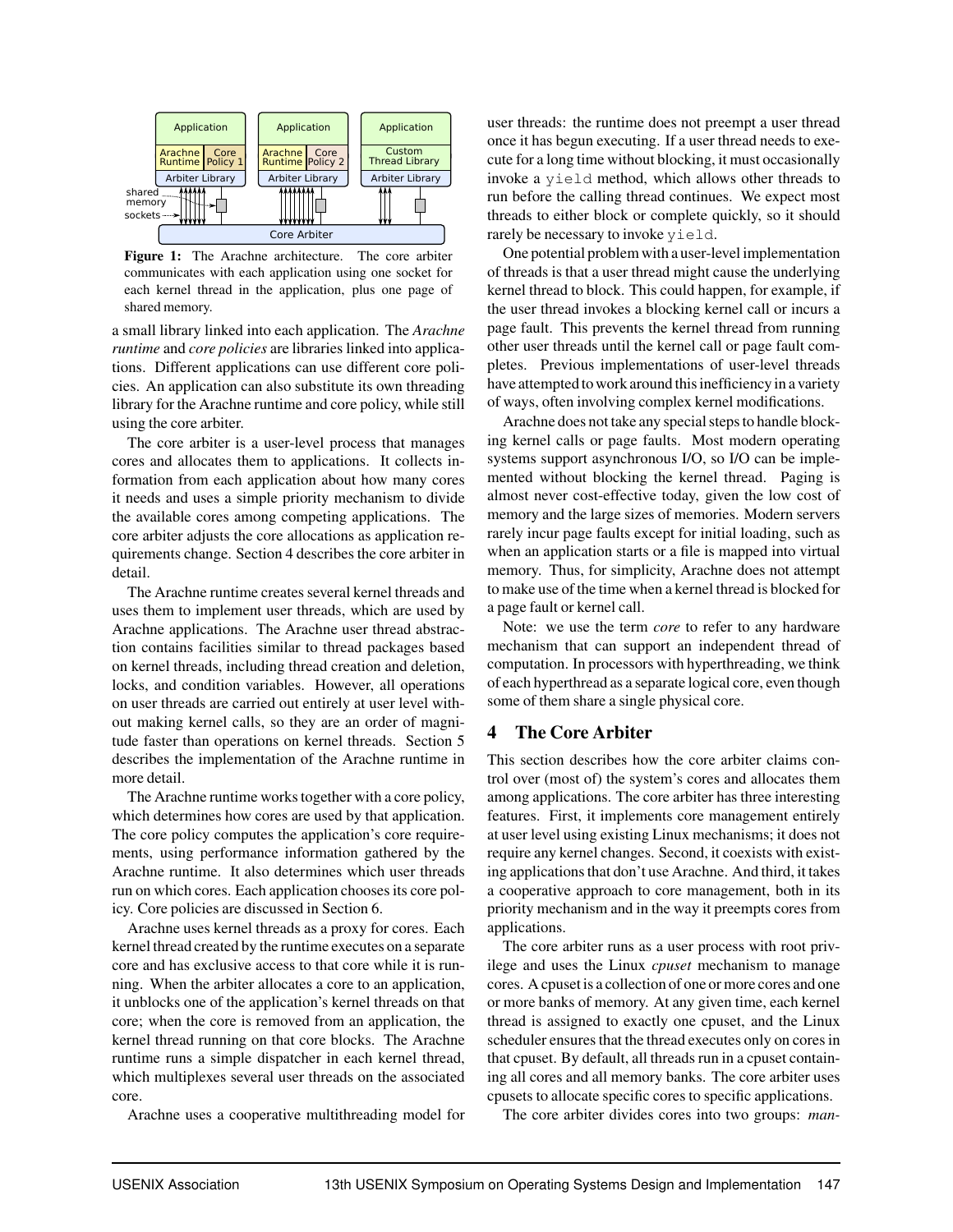*aged cores* and *unmanaged cores*. Managed cores are allocated by the core arbiter; only the kernel threads created by Arachne run on these cores. Unmanaged cores continue to be scheduled by Linux. They are used by processes that do not use Arachne, and also by the core arbiter itself. In addition, if an Arachne application creates new kernel threads outside Arachne, for example, using std::thread, these threads will run on the unmanaged cores.

When the core arbiter starts up, it creates one cpuset for unmanaged cores (the *unmanaged cpuset*) and places all of the system's cores into that set. It then assigns every existing kernel thread (including itself) to the unmanaged cpuset; any new threads spawned by these threads will also run on this cpuset. The core arbiter also creates one *managed cpuset* corresponding to each core, which contains that single core but initially has no threads assigned to it. To allocate a core to an Arachne application, the arbiter removes that core from the unmanaged cpuset and assigns an Arachne kernel thread to the managed cpuset for that core. When a core is no longer needed by any Arachne application, the core arbiter adds the core back to the unmanaged cpuset.

This scheme allows Arachne applications to coexist with traditional applications whose threads are managed by the Linux kernel. Arachne applications receive preferential access to cores, except that the core arbiter reserves at least one core for the unmanaged cpuset.

The Arachne runtime communicates with the core arbiter using three methods in the arbiter's library package:

- setRequestedCores: invoked by the runtime whenever its core needs change; indicates the total number of cores needed by the application at various priority levels (see below for details).
- blockUntilCoreAvailable: invoked by a kernel thread to identify itself to the core arbiter and put the kernel thread to sleep until it is assigned a core. At that point the kernel thread wakes up and this method returns the identifier of the assigned core.
- mustReleaseCore: invoked periodically by the runtime; a true return value means that the calling kernel thread should invoke blockUntilCore-Available to return its core to the arbiter.

Normally, the Arachne runtime handles all communication with the core arbiter, so these methods are invisible to applications. However, an application can implement its own thread and core management by calling the arbiter library package directly.

The methods described above communicate with the core arbiter using a collection of Unix domain sockets and a shared memory page (see Figure 1). The arbiter library opens one socket for each kernel thread. This socket is used to send requests to the core arbiter, and it is also used to put the kernel thread to sleep when it has no assigned core. The shared memory page is used by the core arbiter

to pass information to the arbiter library; it is written by the core arbiter and is read-only to the arbiter library.

When the Arachne runtime starts up, it invokes set-RequestedCores to specify the application's initial core requirements; setRequestedCores sends a message to the core arbiter over a socket. Then the runtime creates one kernel thread for each core on the machine; all of these threads invoke blockUntilCoreAvailable. blockUntilCoreAvailable sends a request to the core arbiter over the socket belonging to that kernel thread and then attempts to read a response from the socket. This has two effects: first, it notifies the core arbiter that the kernel thread is available for it to manage (the request includes the Linux identifier for the thread); second, the socket read puts the kernel thread to sleep.

At this point the core arbiter knows about the application's core requirements and all of its kernel threads, and the kernel threads are all blocked. When the core arbiter decides to allocate a core to the application, it chooses one of the application's blocked kernel threads to run on that core. It assigns that thread to the cpuset corresponding to the allocated core and then sends a response message back over the thread's socket. This causes the thread to wake up, and Linux will schedule the thread on the given core; the blockUntilCoreAvailable method returns, with the core identifier as its return value. The kernel thread then invokes the Arachne dispatcher to run user threads.

If the core arbiter wishes to reclaim a core from an application, it asks the application to release the core. The core arbiter does not unilaterally preempt cores, since the core's kernel thread might be in an inconvenient state (e.g. it might have acquired an important spin lock); abruptly stopping it could have significant performance consequences for the application. So, the core arbiter sets a variable in the shared memory page, indicating which core(s) should be released. Then it waits for the application to respond.

Each kernel thread is responsible for testing the information in shared memory at regular intervals by invoking mustReleaseCore. The Arachne runtime does this in its dispatcher. If mustReleaseCore returns true, then the kernel thread cleans up as described in Section 5.4 and invokes blockUntilCoreAvailable. This notifies the core arbiter and puts the kernel thread to sleep. At this point, the core arbiter can reallocate the core to a different application.

The communication mechanism between the core arbiter and applications is intentionally asymmetric: requests from applications to the core arbiter use sockets, while requests from the core arbiter to applications use shared memory. The sockets are convenient because they allow the core arbiter to sleep while waiting for requests; they also allow application kernel threads to sleep while waiting for cores to be assigned. Socket communication is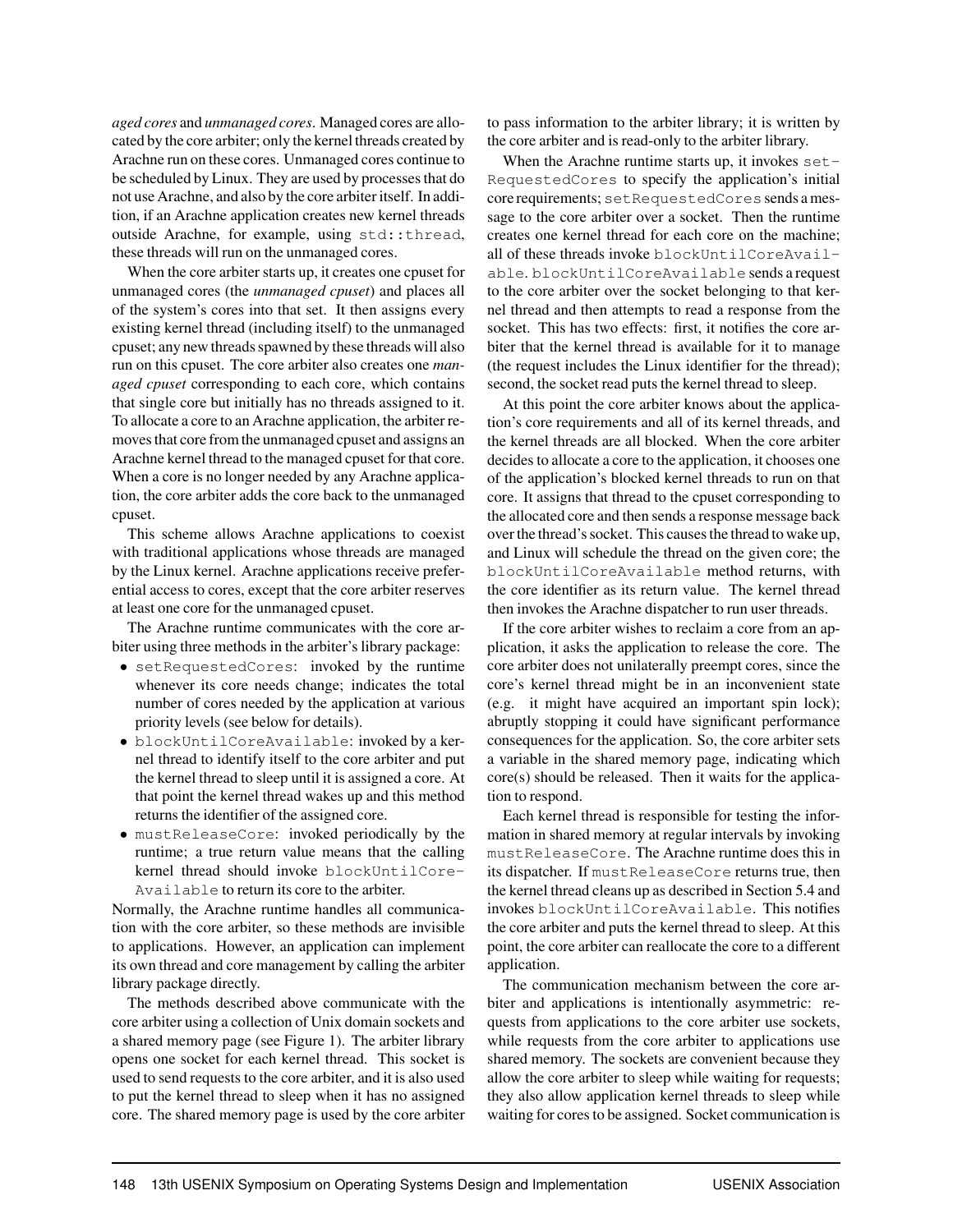relatively expensive (several microseconds in each direction), but it only occurs when application core requirements change, which we expect to be infrequent. The shared memory page is convenient because it allows the Arachne runtime to test efficiently for incoming requests from the core arbiter; these tests are made frequently (every pass through the user thread dispatcher), so it is important that they are fast and do not involve kernel calls.

Applications can delay releasing cores for a short time in order to reach a convenient stopping point, such as a time when no locks are held. The Arachne runtime will not release a core until the dispatcher is invoked on that core, which happens when a user thread blocks, yields, or exits.

If an application fails to release a core within a timeout period (currently 10 ms), then the core arbiter will forcibly reclaim the core. It does this by reassigning the core's kernel thread to the unmanaged cpuset. The kernel thread will be able to continue executing, but it will probably experience degraded performance due to interference from other threads in the unmanaged cpuset.

The core arbiter uses a simple priority mechanism for allocating cores to applications. Arachne applications can request cores on different priority levels (the current implementation supports eight). The core arbiter allocates cores from highest priority to lowest, so low-priority applications may receive no cores. If there are not enough cores for all of the requests at a particular level, the core arbiter divides the cores evenly among the requesting applications. The core arbiter repeats this computation whenever application requests change. The arbiter allocates all of the hyperthreads of a particular hardware core to the same application whenever possible. The core arbiter also attempts to keep all of an application's cores on the same socket.

This policy for core allocation assumes that applications (and their users) will cooperate in their choice of priority levels: a misbehaving application could starve other applications by requesting all of its cores at the highest priority level. Anti-social behavior could be prevented by requiring applications to authenticate with the core arbiter when they first connect, and allowing system administrators to set limits for each application or user. We leave such a mechanism to future work.

## 5 The Arachne Runtime

This section discusses how the Arachne runtime implements user threads. The most important goal for the runtime is to provide a fast and scalable implementation of user threads for modern multi-core hardware. We want Arachne to support granular computations, which consist of large numbers of extremely short-lived threads. For example, a low latency server might create a new thread for each incoming request, and the request might take only a microsecond or two to process; the server might process

millions of these requests per second.

#### 5.1 Cache-optimized design

The performance of the Arachne runtime is dominated by cache misses. Most threading operations, such as creating a thread, acquiring a lock, or waking a blocked thread, are relatively simple, but they involve communication between cores. Cross-core communication requires cache misses. For example, to transfer a value from one core to another, it must be written on the source core and read on the destination core. This takes about three cache miss times: the write will probably incur a cache miss to first read the data; the write will then invalidate the copy of the data in the destination cache, which takes about the same time as a cache miss; finally, the read will incur a cache miss to fetch the new value of the data. Cache misses can take from 50-200 cycles, so even if an operation requires only a single cache miss, the miss is likely to cost more than all of the other computation for the operation. On our servers, the cache misses to transfer a value from one core to another in the same socket take 7-8x as long as a context switch between user threads on the same core. Transfers between sockets are even more expensive. Thus, our most important goal in implementing user threads was to minimize cache misses.

The effective cost of a cache miss can be reduced by performing other operations concurrently with the miss. For example, if several cache misses occur within a few instructions of each other, they can all be completed for the cost of a single miss (modern processors have out-of-order execution engines that can continue executing instructions while waiting for cache misses, and each core has multiple memory channels). Thus, additional cache misses are essentially free. However, modern processors have an outof-order execution limit of about 100 instructions, so code must be designed to concentrate likely cache misses near each other.

Similarly, a computation that takes tens of nanoseconds in isolation may actually have zero marginal cost if it occurs in the vicinity of a cache miss; it will simply fill the time while the cache miss is being processed. Section 5.3 will show how the Arachne dispatcher uses this technique to hide the cost of seemingly expensive code.

## 5.2 Thread creation

Many user-level thread packages, such as the one in Go [14], create new threads on the same core as the parent; they use work stealing to balance load across cores. This avoids cache misses at thread creation time. However, work stealing is an expensive operation (it requires cache misses), which is particularly noticeable for shortlived threads. Work stealing also introduces a time lag before a thread is stolen to an unloaded core, which impacts service latency. For Arachne we decided to perform loadbalancing at thread creation time; our goal is to get a new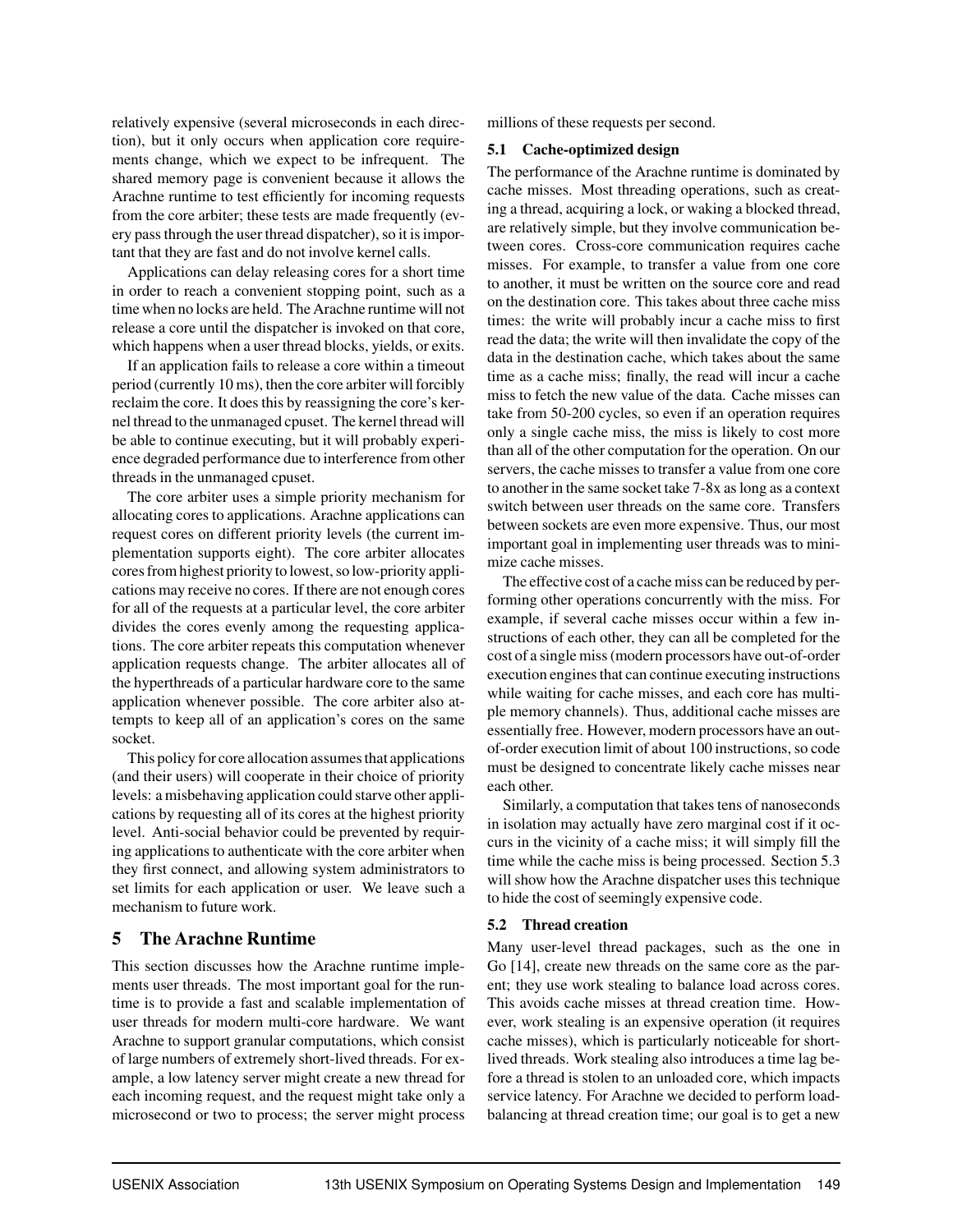thread on an unloaded core as quickly as possible. By optimizing this mechanism based on cache misses, we were able to achieve thread creation times competitive with systems that create child threads on the parent's core.

Cache misses can occur during thread creation for the following reasons:

- Load balancing: Arachne must choose a core for the new thread in a way that balances load across available cores; cache misses are likely to occur while fetching shared state describing current loads.
- State transfer: the address and arguments for the thread's top-level method must be transferred from the parent's core to the child's core.
- Scheduling: the parent must indicate to the child's core that the child thread is runnable.
- **Thread context**: the context for a thread consists of its call stack, plus metadata used by the Arachne runtime, such as scheduling state and saved execution state when the thread is not running. Depending on how this information is managed, it can result in additional cache misses.

We describe below how Arachne can create a new user thread in four cache miss times.

In order to minimize cache misses for thread contexts, Arachne binds each thread context to a single core (the context is only used by a single kernel thread). Each user thread is assigned to a thread context when it is created, and the thread executes only on the context's associated core. Most threads live their entire life on a single core. A thread moves to a different core only as part of an explicit migration. This happens only in rare situations such as when the core arbiter reclaims a core. A thread context remains bound to its core after its thread completes, and Arachne reuses recently-used contexts when creating new threads. If threads have short lifetimes, it is likely that the context for a new thread will already be cached.

To create a new user thread, the Arachne runtime must choose a core for the thread and allocate one of the thread contexts associated with that core. Each of these operations will probably result in cache misses, since they manipulate shared state. In order to minimize cache misses, Arachne uses the same shared state to perform both operations simultaneously. The state consists of a 64-bit maskAndCount value for each active core. 56 bits of the value are a bit mask indicating which of the core's thread contexts are currently in use, and the remaining 8 bits are a count of the number of ones in the mask.

When creating new threads, Arachne uses the "power of two choices" approach for load balancing [26]. It selects two cores at random, reads their maskAndCount values, and selects the core with the fewest active thread contexts. This will likely result in a cache miss for each maskAndCount, but they will be handled concurrently so the total delay is that of a single miss. Arachne then scans the mask bits for the chosen core to find an available thread context and uses an atomic compare-and-swap operation to update the maskAndCount for the chosen core. If the compare-and-swap fails because of a concurrent update, Arachne rereads the maskAndCount for the chosen core and repeats the process of allocating a thread context. This creation mechanism is scalable: with a large number of cores, multiple threads can be created simultaneously on different cores.

Once a thread context has been allocated, Arachne copies the address and arguments for the thread's top-level method into the context and schedules the thread for execution by setting a word-sized variable in the context to indicate that the thread is runnable. In order to minimize cache misses, Arachne uses a single cache line to hold all of this information. This limits argument lists to 6 oneword parameters on machines with 64-byte cache lines; larger parameter lists must be passed by reference, which will result in additional cache misses.

With this mechanism, a new thread can be invoked on a different core in four cache miss times. One cache miss is required to read the maskAndCount and three cache miss times are required to transfer the line containing the method address and arguments and the scheduling flag, as described in Section 5.1.

The maskAndCount variable limits Arachne to 56 threads per core at a given time. As a result, programming models that rely on large numbers of blocked threads may be unsuitable for use with Arachne.

#### 5.3 Thread scheduling

The traditional approach to thread scheduling uses one or more ready queues to identify runnable threads (typically one queue per core, to reduce contention), plus a scheduling state variable for each thread, which indicates whether that thread is runnable or blocked. This representation is problematic from the standpoint of cache misses. Adding or removing an entry to/from a ready queue requires updates to multiple variables. Even if the queue is lockless, this is likely to result in multiple cache misses when the queue is shared across cores. Furthermore, we expect sharing to be common: a thread must be added to the ready queue for its core when it is awakened, but the wakeup typically comes from a thread on a different core.

In addition, the scheduling state variable is subject to races. For example, if a thread blocks on a condition variable, but another thread notifies the condition variable before the blocking thread has gone to sleep, a race over the scheduling state variable could cause the wakeup to be lost. This race is typically eliminated with a lock that controls access to the state variable. However, the lock results in additional cache misses, since it is shared across cores.

In order to minimize cache misses, Arachne does not use ready queues. Instead of checking a ready queue, the Arachne dispatcher repeatedly scans all of the active user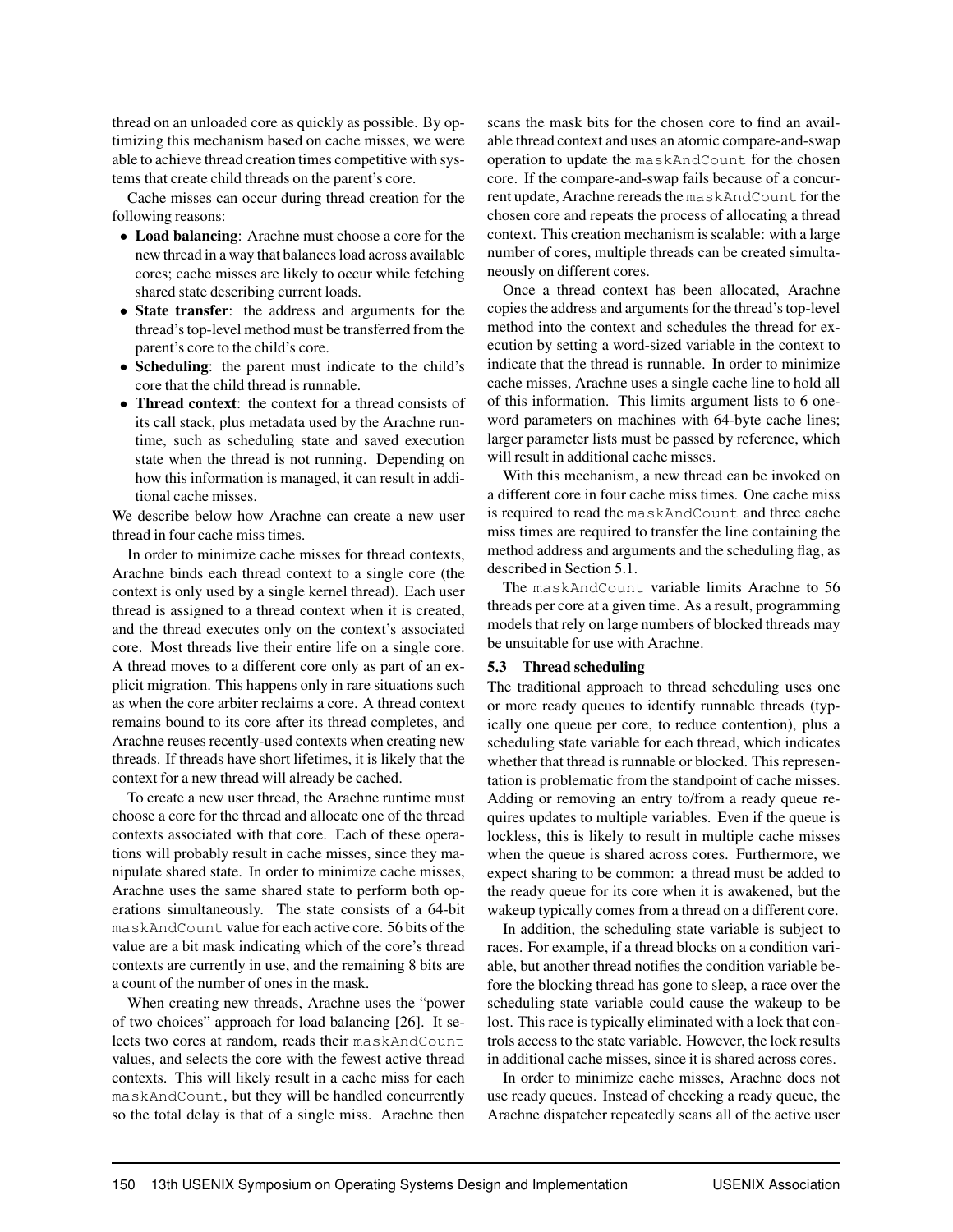thread contexts associated with the current core until it finds one that is runnable. This approach turns out to be relatively efficient, for two reasons. First, we expect only a few thread contexts to be occupied for a core at a given time (there is no need to keep around blocked threads for intermittent tasks; a new thread can be created for each task). Second, the cost of scanning the active thread contexts is largely hidden by an unavoidable cache miss on the scheduling state variable for the thread that woke up. This variable is typically modified by a different core to wake up the thread, which means the dispatcher will have to take a cache miss to observe the new value. 100 or more cycles elapse between when the previous value of the variable is invalidated in the dispatcher's cache and the new value can be fetched; a large number of thread contexts can be scanned during this time. Section 7.4 evaluates the cost of this approach.

Arachne also uses a new lockless mechanism for scheduling state. The scheduling state of a thread is represented with a 64-bit wakeupTime variable in its thread context. The dispatcher considers a thread runnable if its wakeupTime is less than or equal to the processor's fine-grain cycle counter. Before transferring control to a thread, the dispatcher sets its wakeupTime to the largest possible value. wakeupTime doesn't need to be modified when the thread blocks: the large value will prevent the thread from running again. To wake up the thread, wakeupTime is set to 0. This approach eliminates the race condition described previously, since wakeupTime is not modified when the thread blocks; thus, no synchronization is needed for access to the variable.

The wakeupTime variable also supports timer-based wakeups. If a thread wishes to sleep for a given time period, or if it wishes to add a timeout to some other blocking operation such as a condition wait, it can set wakeupTime to the desired wakeup time before blocking. A single test in the Arachne dispatcher detects both normal unblocks and timer-based unblocks.

Arachne exports the wakeupTime mechanism to applications with two methods:

- block(time) will block the current user thread. The time argument is optional; if it is specified, wakeupTime is set to this value (using compare-andswap to detect concurrent wakeups).
- signal(thread) will set the given user thread's wakeupTime to 0.

These methods make it easy to construct higher-level synchronization and scheduling operators. For example, the yield method, which is used in cooperative multithreading to allow other user threads to run, simply invokes block(0).

#### 5.4 Adding and releasing cores

When the core arbiter allocates a new core to an application, it wakes up one of the kernel threads that was blocked in blockUntilCoreAvailable. The kernel thread notifies the core policy of the new core as described in Section 6 below, then it enters the Arachne dispatcher loop.

When the core arbiter decides to reclaim a core from an application, mustReleaseCore will return true in the Arachne dispatcher running on the core. The kernel thread modifies its maskAndCount to prevent any new threads from being placed on it, then it notifies the core policy of the reclamation. If any user threads exist on the core, the Arachne runtime migrates them to other cores. To migrate a thread, Arachne selects a new core (destination core) and reserves an unoccupied thread context on that core using the same mechanism as for thread creation. Arachne then exchanges the context of the thread being migrated with the unoccupied context, so that the thread's context is rebound to the destination core and the unused context from the destination core is rebound to the source core. Once all threads have been migrated away, the kernel thread on the reclaimed core invokes blockUntilCoreAvailable. This notifies the core arbiter that the core is no longer in use and puts the kernel thread to sleep.

## 6 Core Policies

One of our goals for Arachne is to give applications precise control over their usage of cores. For example, in RAMCloud the central dispatch thread is usually the performance bottleneck. Thus, it makes sense for the dispatch thread to have exclusive use of a core. Furthermore, the other hyperthread on the same physical core should be idle (if both hyperthreads are used simultaneously, they each run about 30% slower than if only one hyperthread is in use). In other applications it might be desirable to colocate particular threads on hyperthreads of the same core or socket, or to force all low-priority background threads to execute on a single core in order to maximize the resources available for foreground request processing.

The Arachne runtime does not implement the policies for core usage. These are provided in a separate *core policy* module. Each application selects a particular core policy at startup. Writing high-performance core policies is likely to be challenging, particularly for policies that deal with NUMA issues and hyperthreads. We hope that a small collection of reusable policies can be developed to meet the needs of most applications, so that it will rarely be necessary for an application developer to implement a custom core policy.

In order to manage core usage, the core policy must know which cores have been assigned to the application. The Arachne runtime provides this information by invoking a method in the core policy whenever the application gains or loses cores.

When an application creates a new user thread, it specifies an integer *thread class* for the thread. Thread classes are used by core policies to manage user threads; each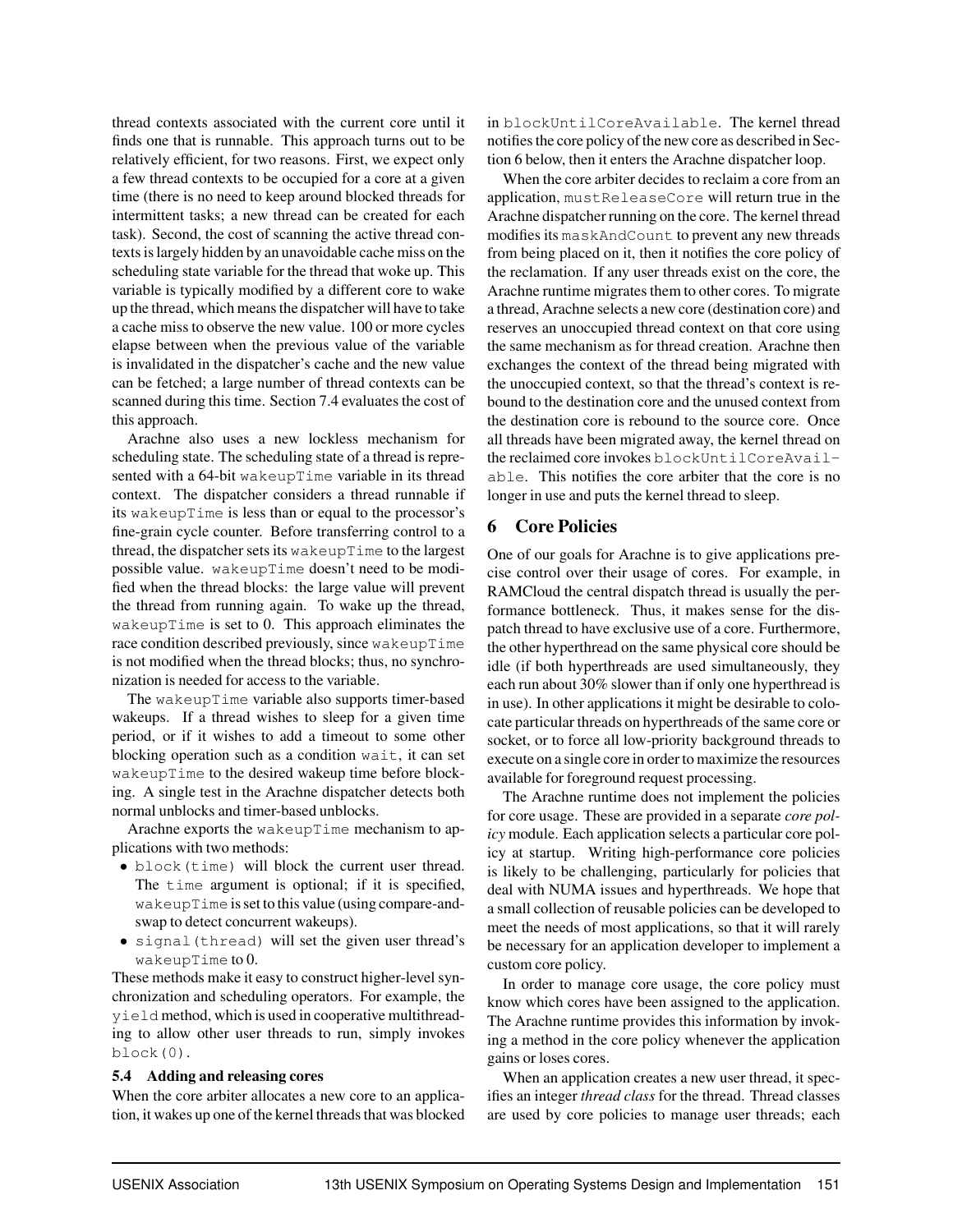thread class corresponds to a particular level of service, such as "foreground thread" or "background thread." Each core policy defines its own set of valid thread classes. The Arachne runtime stores thread classes with threads, but has no knowledge of how they are used.

The core policy uses thread classes to manage the placement of new threads. When a new thread is created, Arachne invokes a method getCores in the core policy, passing it the thread's class. The getCores method uses the thread class to select one or more cores that are acceptable for the thread. The Arachne runtime places the new thread on one of those cores using the "power of two choices" mechanism described in Section 5. If the core policy wishes to place the new thread on a specific core, getCores can return a list with a single entry. Arachne also invokes getCores to find a new home for a thread when it must be migrated as part of releasing a core.

One of the unusual features of Arachne is that each application is responsible for determining how many cores it needs; we call this *core estimation*, and it is handled by the core policy. The Arachne runtime measures two statistics for each core, which it makes available to the core policy for its use in core estimation. The first statistic is *utilization*, which is the average fraction of time that each Arachne kernel thread spends executing user threads. The second statistic is *load factor*, which is an estimate of the average number of runnable user threads on that core. Both of these are computed with a few simple operations in the Arachne dispatching loop.

#### 6.1 Default core policy

Arachne currently includes one core policy; we used the default policy for all of the performance measurements in Section 7. The default policy supports two thread classes: exclusive and normal. Each exclusive thread runs on a separate core reserved for that particular thread; when an exclusive thread is blocked, its core is idle. Exclusive threads are useful for long-running dispatch threads that poll. Normal threads share a pool of cores that is disjoint from the cores used for exclusive threads; there can be multiple normal threads assigned to a core at the same time.

#### 6.2 Core estimation

The default core policy requests one core for each exclusive thread, plus additional cores for normal threads. Estimating the cores required for the normal threads requires making a tradeoff between core utilization and fast response time. If we attempt to keep cores busy 100% of the time, fluctuations in load will create a backlog of pending threads, resulting in delays for new threads. On the other hand, we could optimize for fast response time, but this would result in low utilization of cores. The more bursty a workload, the more resources it must waste in order to get fast response.

The default policy uses different mechanisms for scaling up and scaling down. The decision to scale up is based

| CloudLab $m510[36]$ |                                     |  |  |  |  |  |  |
|---------------------|-------------------------------------|--|--|--|--|--|--|
| <b>CPU</b>          | Xeon D-1548 (8 x 2.0 GHz cores)     |  |  |  |  |  |  |
| <b>RAM</b>          | 64 GB DDR4-2133 at 2400 MHz         |  |  |  |  |  |  |
| Disk                | Toshiba THNSN5256GPU7 (256 GB)      |  |  |  |  |  |  |
| NIC.                | Dual-port Mellanox ConnectX-3 10 Gb |  |  |  |  |  |  |
| <b>Switches</b>     | HPE Moonshot-45XGc                  |  |  |  |  |  |  |

Table 1: Hardware configuration used for benchmarking. All nodes ran Linux 4.4.0. C-States were enabled and Meltdown mitigations were disabled. Hyperthreads were enabled (2 hyperthreads per core). Machines were not configured to perform packet steering such as RSS or XPS.

on load factor: when the average load factor across all cores running normal threads reaches a threshold value, the core policy increases its requested number of cores by 1. We chose this approach because load factor is a fairly intuitive proxy for response time; this makes it easier for users to specify a non-default value if needed. In addition, performance measurements showed that load factor works better than utilization for scaling up: a single load factor threshold works for a variety of workloads, whereas the best utilization for scaling up depends on the burstiness and overall volume of the workload.

On the other hand, scaling down is based on utilization. Load factor is hard to use for scaling down because the metric of interest is not the current load factor, but rather the load factor that will occur with one fewer core; this is hard to estimate. Instead, the default core policy records the total utilization (sum of the utilizations of all cores running normal threads) each time it increases its requested number of cores. When the utilization returns to a level slightly less than this, the runtime reduces its requested number of cores by 1 (the "slightly less" factor provides hysteresis to prevent oscillations). A separate scale-down utilization is recorded for each distinct number of requested cores.

Overall, three parameters control the core estimation mechanism: the load factor for scaling up, the interval over which statistics are averaged for core estimation, and the hysteresis factor for scaling down. The default core policy currently uses a load factor threshold of 1.5, an averaging interval of 50 ms, and a hysteresis factor of 9% utilization.

## 7 Evaluation

We implemented Arachne in C++ on Linux; source code is available on GitHub [33]. The core arbiter contains 4500 lines of code, the runtime contains 3400 lines, and the default core policy contains 270 lines.

Our evaluation of Arachne addresses the following questions:

- How efficient are the Arachne threading primitives, and how does Arachne compare to other threading systems?
- Does Arachne's core-aware approach to threading produce significant benefits for low-latency applications?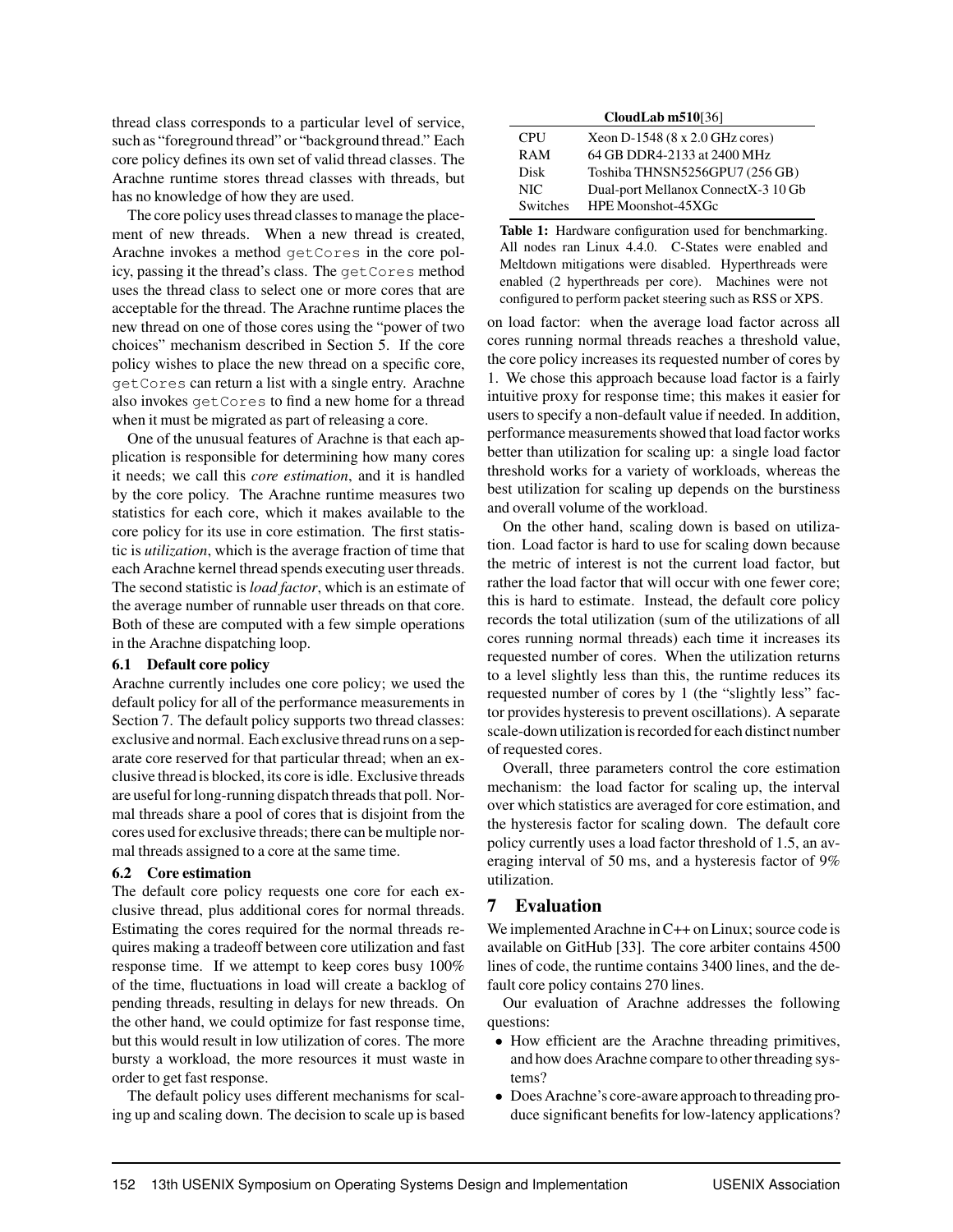| <b>Benchmark</b>        | Arachne<br>No HT<br><b>HT</b>     |                                   | Arachne RO<br>No HT<br>HT             |         | std::thread | Go       | uThreads        |
|-------------------------|-----------------------------------|-----------------------------------|---------------------------------------|---------|-------------|----------|-----------------|
| Thread Creation         |                                   |                                   | 275 ns $320 \text{ ns}$ 524 ns 520 ns |         | 13329 ns    | 444 ns   | 6132 ns         |
| One-Way Yield           | 83 ns                             |                                   | $149 \text{ ns}$ 137 ns 199 ns        |         | N/A         | N/A      | 79 ns           |
| Null Yield              | $14$ ns                           | $23$ ns                           | $13$ ns                               | $24$ ns | N/A         | N/A      | 6 <sub>ns</sub> |
| <b>Condition Notify</b> |                                   | $251 \text{ ns}$ $272 \text{ ns}$ | $459 \text{ ns}$ $471 \text{ ns}$     |         | $4962$ ns   | $483$ ns | 4976 ns         |
| Signal                  | $233 \text{ ns}$ $254 \text{ ns}$ |                                   | N/A                                   | N/A     | N/A         | N/A      | N/A             |
| Thread Exit Turnaround  |                                   | 328 ns $449$ ns                   | 408 ns                                | 484 ns  | N/A         | N/A      | N/A             |

Table 2: Median cost of scheduling primitives. Creation, notification, and signaling are measured end-to-end, from initiation in one thread until the target thread wakes up and begins execution on a different core. Arachne creates all threads on a different core from the parent. Go always creates Goroutines on the parent's core. uThreads uses a round-robin approach to assign threads to cores; when it chooses the parent's core, the median cost drops to 250 ns. In "One-Way Yield", control passes from the yielding thread to another runnable thread on the same core. In "Null Yield", there are no other runnable threads, so control returns immediately to the yielding thread. "Thread Exit Turnaround" measures the time from the last instruction of one thread to the first instruction of the next thread to run on a core. N/A indicates that the threading system does not expose the measured primitive. "Arachne RQ" means that Arachne was modified to use a ready queue instead of the queueless dispatch mechanism described in Section 5.3. "No HT" means that each thread ran on a separate core using one hyperthread; the other hyperthread of each core was inactive. "HT" means the other hyperthread of each core was active, running the Arachne dispatcher.

• How do Arachne's internal mechanisms, such as its queue-less approach to thread scheduling and its mechanisms for core estimation and core allocation, contribute to performance?

Table 1 describes the configuration of the machines used for benchmarking.

#### 7.1 Threading Primitives

Table 2 compares the cost of basic thread operations in Arachne with C++ std::thread, Go, and uThreads [4]. std::thread is based on kernel threads; Go implements threads at user level in the language runtime; and uThreads uses kernel threads to multiplex user threads, like Arachne. uThreads is a highly rated C++ user threading library on GitHub and claims high performance. The measurements use microbenchmarks, so they represent best-case performance.

Arachne's thread operations are considerably faster than any of the other systems, except that yields are faster in uThreads. Arachne's cache-optimized design performs thread creation twice as fast as Go, even though Arachne places new threads on a different core from the parent while Go creates new threads on the parent's core.

To evaluate Arachne's queueless approach, we modified Arachne to use a wait-free multiple-producer-singleconsumer queue [7] on each core to identify runnable threads instead of scanning over all contexts. We selected this implementation for its speed and simplicity from several candidates on GitHub. Table 2 shows that the queueless approach is 28–40% faster than one using a ready queue (we counted three additional cache misses for thread creation in the ready queue variant of Arachne).

We designed Arachne's thread creation mechanism not just to minimize latency, but also to provide high throughput. We ran two experiments to measure thread creation throughput. In the first experiment (Figure 2(a)), a single "dispatch" thread creates new threads as quickly as



Figure 2: Thread creation throughput as a function of available cores. In (a) a single thread creates new threads as quickly as possible; each child consumes 1 µs of execution time and then exits. In (b) 3 initial threads are created for each core; each thread creates one child and then exits.

possible (this situation might occur, for example, if a single thread is polling a network interface for incoming requests). A single Arachne thread can spawn more than 5 million new threads per second, which is 2.5x the rate of Go and at least 10x the rate of std::thread or uThreads. This experiment demonstrates the benefits of performing load balancing at thread creation time. Go's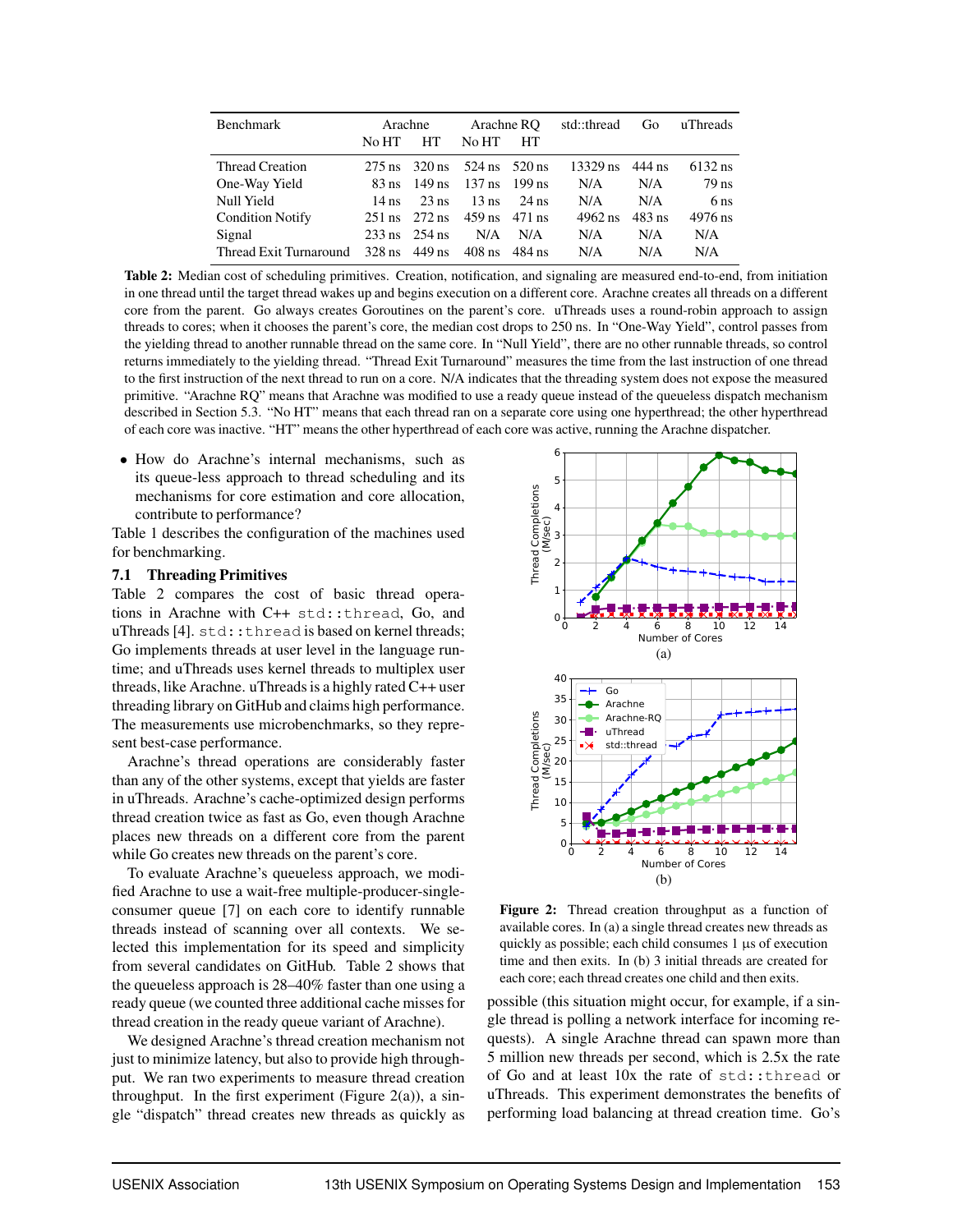| Experiment   Program |                                                                       |  |  |    |     | Keys Values Items PUTs Clients Threads Conns Pipeline IR Dist |         |
|----------------------|-----------------------------------------------------------------------|--|--|----|-----|---------------------------------------------------------------|---------|
|                      | Realistic   Mutilate [27] ETC ETC 1M .03 20+1 16+8 1280+8 1+1 GPareto |  |  |    |     |                                                               |         |
|                      | Colocation   Memtier $[24]$ 30B 200B 8M 0 1+1                         |  |  |    |     | $16+8$ $320+8$ $10+1$ Poisson                                 |         |
| Skew                 | Memtier 30B 200B 8M 0 1                                               |  |  | 16 | 512 | 100                                                           | Poisson |

Table 3: Configurations of memcached experiments. Program is the benchmark program used to generate the workload (our version of Memtier is modified from the original). Keys and Values give sizes of keys and values in the dataset (ETC recreates the Facebook ETC workload [3], which models actual usage of memcached). Items is the total number of objects in the dataset. PUTs is the fraction of all requests that were PUTs (the others were GETs). Clients is the total number of clients (20+1 means 20 clients generated an intensive workload, and 1 additional client measured latency using a lighter workload). Threads is the number of threads per client. Conns is the total number of connections per client. Pipeline is the maximum number of outstanding requests allowed per connection before shedding workload. IR Dist is the inter-request time distribution. Unless otherwise indicated, memcached was configured with 16 worker threads and memcached-A scaled automatically between 2 and 15 cores.



(a) memcached: 16 worker threads, 16 cores

(b) memcached: 16 workers; both: 8 cores

Figure 3: Median and 99th-percentile request latency as a function of achieved throughput for both memcached and memcached-A, under the Realistic benchmark. Each measurement ran for 30 seconds after a 5-second warmup. Y-axes use a log scale.

work stealing approach creates significant additional overhead, especially when threads are short-lived, and the parent's work queue can become a bottleneck. At low core counts, Go exhibits higher throughput than Arachne because it runs threads on the creator's core in addition to other available cores, while Arachne only uses the creator's core for dispatching.

The second experiment measures thread creation throughput using a distributed approach, where each of many existing threads creates one child thread and then exits (Figure 2(b)). In this experiment both Arachne and Go scaled in their throughput as the number of available cores increased. Neither uThreads nor std::thread had scalable throughput; uThreads had 10x less throughput than Arachne or Go and std::thread had 100x less throughput. Go's approach to thread creation worked well in this experiment; each core created and executed threads locally and there was no need for work stealing since the load naturally balanced itself. As a result, Go's throughput was 1.5–2.5x that of Arachne. Arachne's performance reflects the costs of thread creation and exit turnaround from Table 2, as well as occasional conflicts between concurrent thread creations.

Figure 2 also includes measurements of the ready queue variant of Arachne. Arachne's queueless approach provided higher throughput than the ready queue variant for both experiments.

## 7.2 Arachne's benefits for memcached

We modified memcached [23] version 1.5.6 to use Arachne; the source is available on GitHub [19]. In the modified version ("memcached-A"), the pool of worker threads is replaced by a single dispatch thread, which waits for incoming requests on all connections. When a request arrives, the dispatch thread creates a new Arachne thread, which lives only long enough to handle all available requests on the connection. Memcached-A uses the default core policy; the dispatch thread is "exclusive" and workers are "normal" threads.

Memcached-A provides two benefits over the original memcached. First, it reduces performance interference, both between kernel threads (there is no multiplexing) and between applications (cores are dedicated to applications). Second, memcached-A provides finer-grain loadbalancing (at the level of individual requests rather than connections).

We performed three experiments with memcached; their configurations are summarized in Table 3. The first experiment, Realistic, measures latency as a function of load under realistic conditions; it uses the Mutilate benchmark [17, 27] to recreate the Facebook ETC workload [3]. Figure 3(a) shows the results. The maximum throughput of memcached is 20% higher than memcached-A. This is because memcached-A uses two fewer cores (one core is reserved for unmanaged threads and one for the dispatcher); in addition, memcached-A incurs overhead to spawn a thread for each request. However, memcached-A has significantly lower latency than memcached. Thus, if an application has servicelevel requirements, memcached-A provides higher useable throughput. For example, if an application requires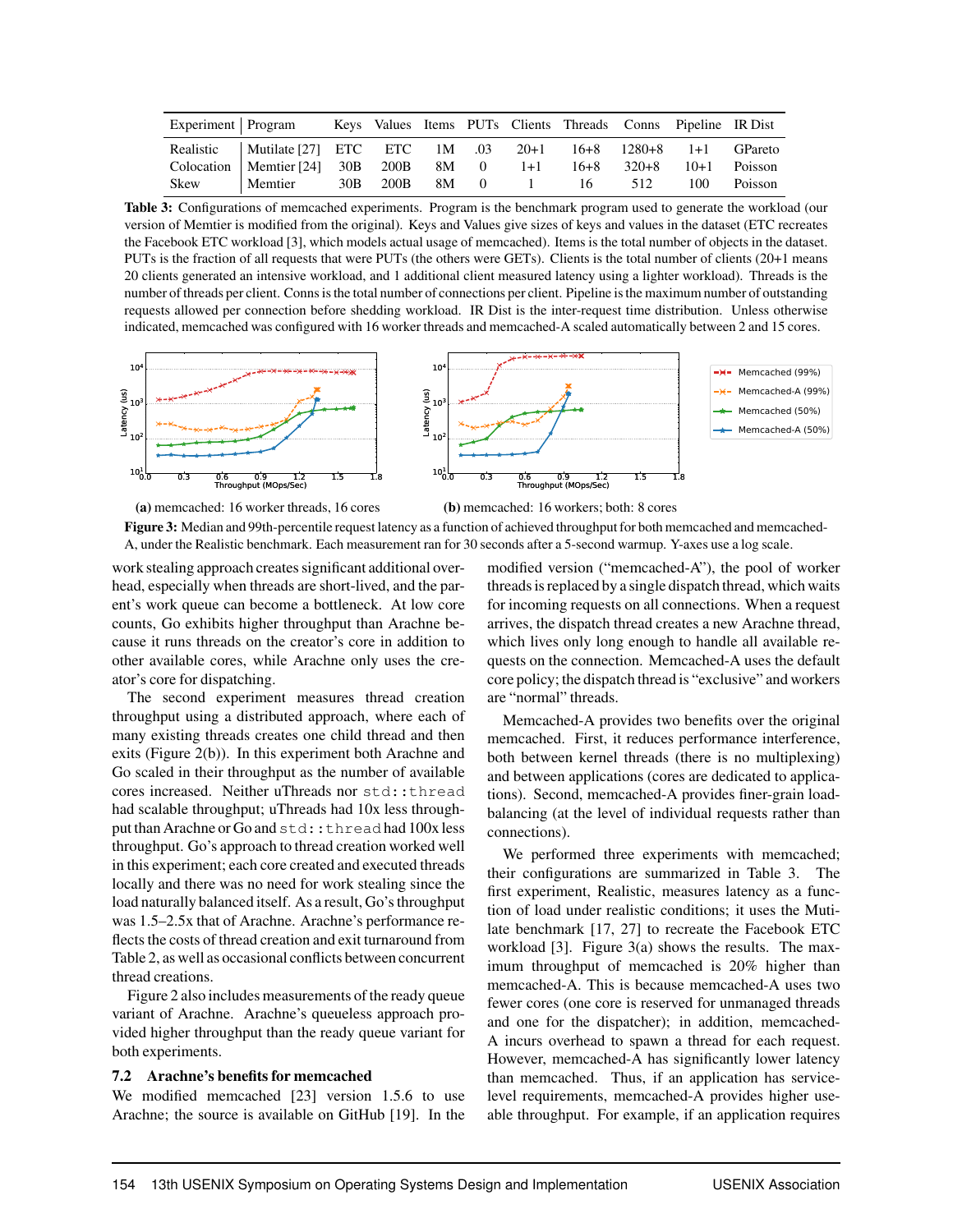a median latency less than 100 µs, memcached-A can support 37.5% higher throughput than memcached (1.1 Mops/sec vs. 800 Kops/sec). At the 99th percentile, memcached-A's latency ranges from 3–40x lower than memcached. We found that Linux migrates memcached threads between cores frequently: at high load, each thread migrates about 10 times per second; at low load, threads migrate about every third request. Migration adds overhead and increases the likelihood of multiplexing.

One of our goals for Arachne is to adapt automatically to application load and the number of available cores, so administrators do not need to specify configuration options or reserve cores. Figure 3(b) shows memcached's behavior when it is given fewer cores than it would like. For memcached, the 16 worker threads were multiplexed on only 8 cores; memcached-A was limited to at most 8 cores. Maximum throughput dropped for both systems, as expected. Arachne continued to operate efficiently: latency was about the same as in Figure  $3(a)$ . In contrast, memcached experienced significant increases in both median and tail latency, presumably due to additional multiplexing; with a median latency limit of 100 µs, memcached could only handle 300 Kops/sec, whereas memcached-A handled 780 Kops/sec.

The second experiment, Colocation, varied the load dynamically to evaluate Arachne's core estimator. It also measured memcached and memcached-A performance when colocated with a compute-intensive application (the x264 video encoder [25]). The results are in Figure 4. Figure 4(a) shows that memcached-A used only 2 cores at low load (dispatch and one worker) and ramped up to use all available cores as the load increased. Memcached-A maintained near-constant median and tail latency as the load increased, which indicates that the core estimator chose good points at which to change its core requests. Memcached's latency was higher than memcached-A and it varied more with load; even when running without the background application, 99th-percentile latency was 10x higher for memcached than for memcached-A. Tail latency for memcached-A was actually better at high load than low load, since there were more cores available to absorb bursts of requests.

When a background video application was colocated with memcached, memcached's latency doubled, both at the median and at the 99th percentile, even though the background application ran at lower priority. In contrast, memcached-A was almost completely unaffected by the video application. This indicates that Arachne's core-aware approach improves performance isolation between applications. Figure 4(a) shows that memcached-A ramped up its core usage more quickly when colocated with the video application. This suggests that there was some performance interference from the video application, but that the core estimator detected this and allocated



Figure 4: Memcached performance in the Colocation experiment. The request rate increased gradually from 10 Kops/sec to 1 Mops/sec and then decreased back to 10 Kops/sec. In some experiments the x264 video encoder [25] ran concurrently, using a raw video file (sintel-1280.y4m) from Xiph.org [21]. When memcached-A ran with x264, the core arbiter gave memcached-A as many cores as it requested; x264 was not managed by Arachne, so Linux scheduled it on the cores not used by memcached-A. When memcached ran with x264, the Linux scheduler determined how many cores each application received. x264 sets a "nice" value of 10 for itself by default; we did not change this behavior in these experiments. (a) shows the number of cores allocated to memcached-A; (b) shows 99th percentile tail latency for memcached and memcached-A; (c) shows median latency, plus the rate of requests; (d) shows the throughput of the video decoder (averaged over trailing 4 seconds) when running by itself or with memcached or memcached-A.

cores more aggressively to compensate.

Figure 4(d) shows the throughput of the video application. At high load, its throughput when colocated with memcached-A was less than half its throughput when colocated with memcached. This is because memcached-A confined the video application to a single unmanaged core. With memcached, Linux allowed the video appli-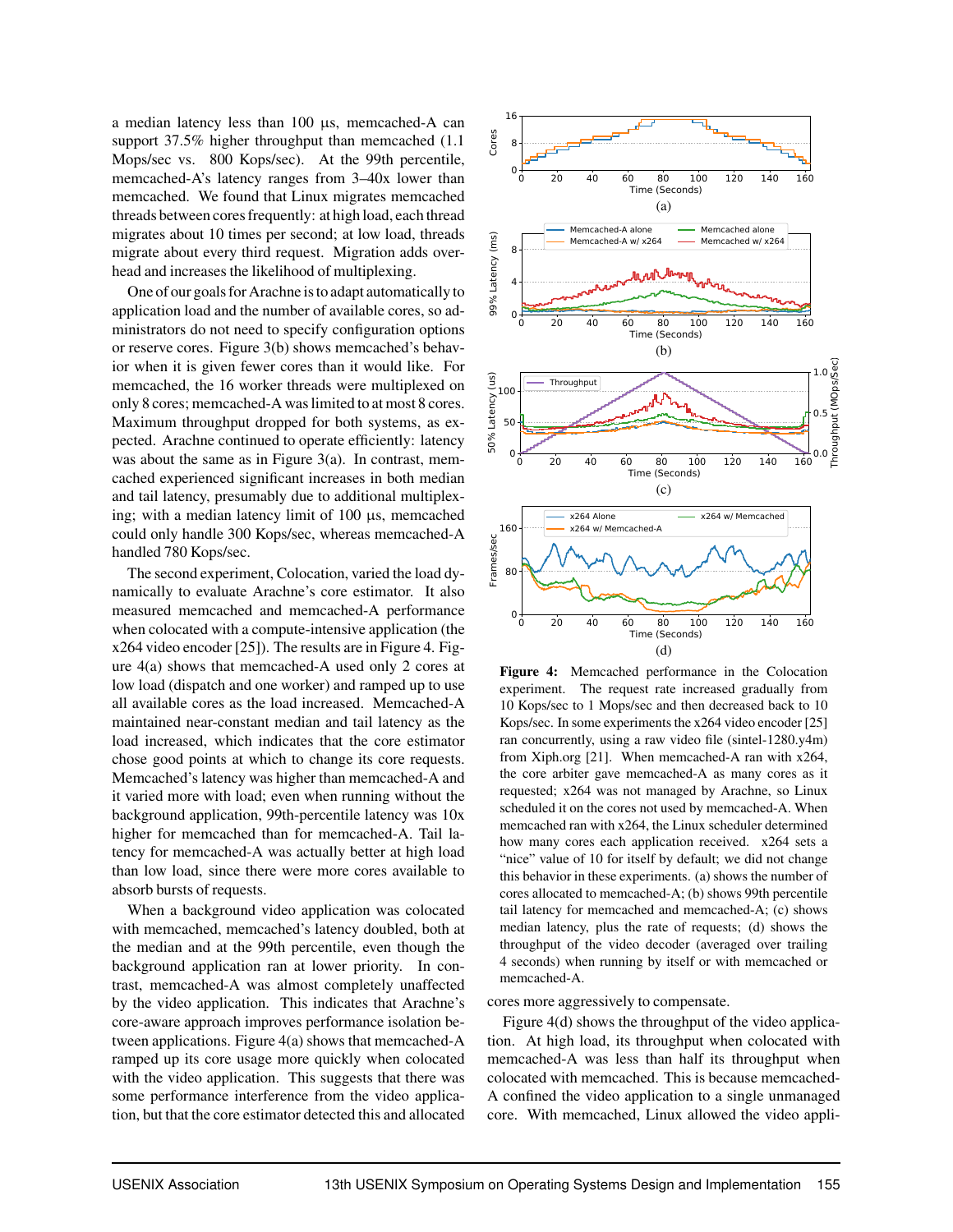

Figure 5: Median and tail latency in the Colocation experiment with the core arbiter ("Memcached-A", same as Figure 4) and without the core arbiter ("NoArbiter").

cation to consume more resources, which degraded the performance of memcached.

Figure 5 shows that dedicated cores are fundamental to Arachne's performance. For this figure, we ran the Colocation experiment using a variant of memcached-A that did not have dedicated cores: instead of using the core arbiter, Arachne scaled by blocking and unblocking kernel threads on semaphores, and the Linux kernel scheduled the unblocked threads. As shown in Figure 5, this resulted in significantly higher latency both with and without the background application. Additional measurements showed that latency spikes occurred when Linux descheduled a kernel thread but Arachne continued to assign new user threads to that kernel thread; during bursts of high load, numerous user threads could be stranded on a descheduled kernel thread for many milliseconds. Without the dedicated cores provided by the core arbiter, memcached-A performed significantly worse than unmodified memcached.

Figures 4 and 5 used the default configuration of the background video application, in which it lowered its execution priority to "nice" level 10. We also ran the experiments with the video application running at normal priority; median and tail latencies for memcached increased by about 2x, while those for memcached-A were almost completely unaffected. We omit the details, due to space limitations.

The final experiment for memcached is Skew, shown in Figure 6. This experiment evaluates memcached performance when the load is not balanced uniformly across client connections. Since memcached statically parititions client connections among worker threads, hotspots can develop, where some workers are overloaded while others are idle; this can result in poor overall throughput. In contrast, memcached-A performs load-balancing on each request, so performance is not impacted by the distribution



Figure 6: The impact of workload skew on memcached performance with a target load of 1.5 Mops/sec. Initially, the load was evenly distributed over 512 connections (each memcached worker handled 512/16 = 32 connections); over time, an increasing fraction of total load was directed to one specific "hot" worker thread by increasing the request rate on the hot worker's connections and decreasing the request rate on all other connections. The bottom graph shows the overall throughput, as well as the throughput of the overloaded worker thread in memcached.



Figure 7: Throughput of a single RAMCloud server when many clients perform continuous back-to-back write RPCs of 100-byte objects. Throughput is measured as the number of completed writes per second.

of load across client connections.

#### 7.3 Arachne's Benefits for RAMCloud

We also modified RAMCloud [30] to use Arachne. In the modified version ("RAMCloud-A"), the long-running pool of worker threads is eliminated, and the dispatch thread creates a new worker thread for each request. Threads that are busy-waiting on nested RPCs yield after each iteration of their polling loop. This allows other requests to be processed during the waiting time, so that the core isn't wasted. Figure 7 shows that RAMCloud-A has 2.5x higher write throughput than RAMCloud. On the YCSB benchmark [9] (Figure 8), RAMCloud-A provided 54% higher throughput than RAMCloud for the writeheavy YCSB-A workload. On the read-only YCSB-C workload, RAMCloud-A's throughput was 15% less than RAMCloud, due to the overhead of Arachne's thread invocation and thread exit. These experiments demonstrate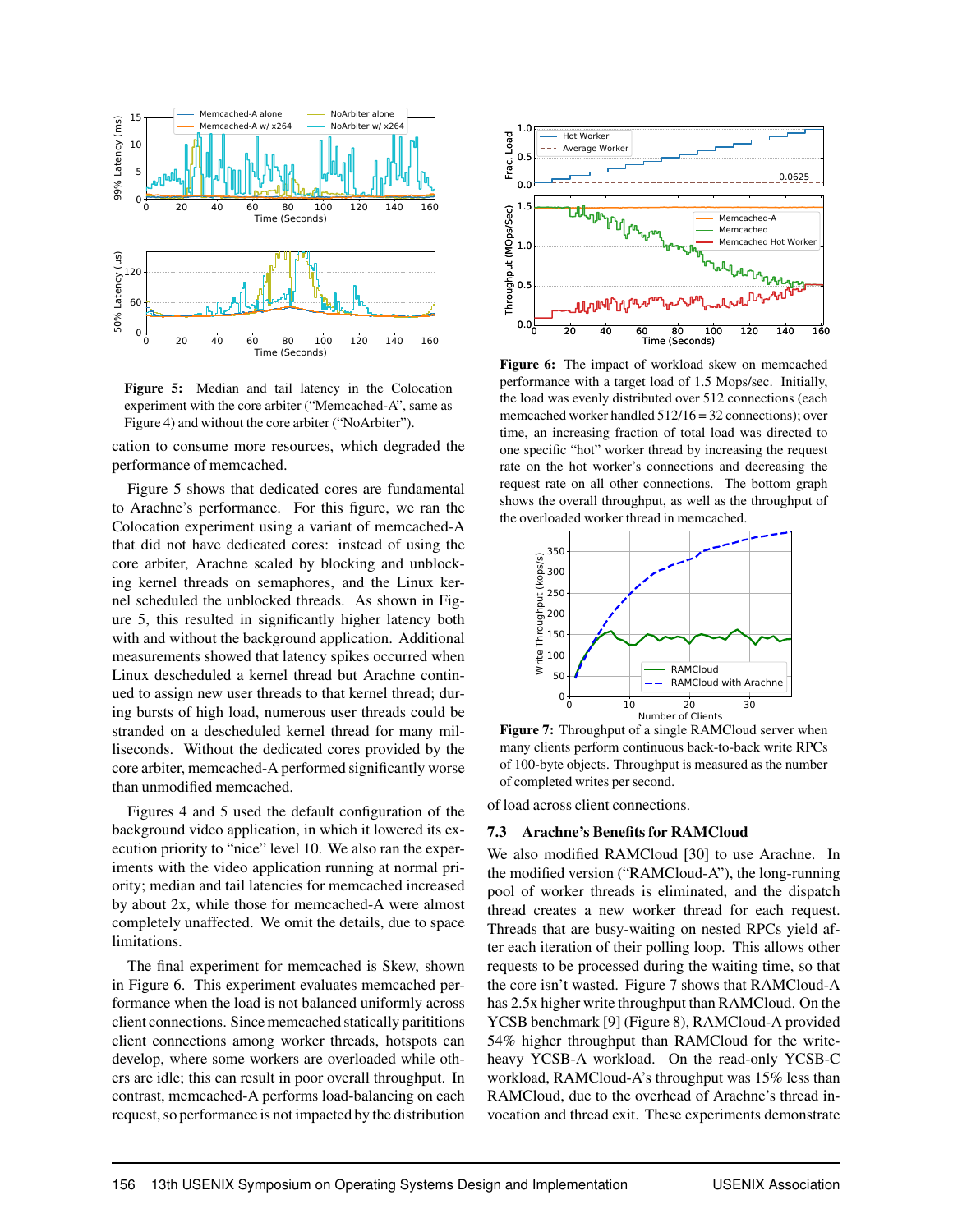

Figure 8: Comparison between RAMCloud and RAMCloud-A on a modified YCSB benchmark [9] using 100-byte objects. Both were run with 12 storage servers. Y-values represent aggregate throughput across 30 independent client machines, each running with 8 threads.



Figure 9: Cost of signaling a blocked thread as the number of threads on the target core increases. Latency is measured from immediately before signaling on one core until the target thread resumes execution on a different core.

that Arachne makes it practical to schedule other work during blockages as short as a few microseconds.

#### 7.4 Arachne Internal Mechanisms

This section evaluates several of the internal mechanisms that are key to Arachne's performance. As mentioned in Section 5.3, Arachne forgoes the use of ready queues as part of its cache-optimized design; instead, the dispatcher scans the wakeupTime variables for occupied thread contexts until it finds a runnable thread. Consequently, as a core fills with threads, its dispatcher must iterate over more and more contexts. To evaluate the cost of scanning these flags, we measured the cost of signaling a particular blocked thread while varying the number of additional blocked threads on the target core; Figure 9 shows the results. Even in the worst case where all 56 thread contexts are occupied, the average cost of waking up a thread increased by less than 100 ns, which is equivalent to about one cache coherency miss. This means that an alternative implementation that avoids scanning all the active contexts must do so without introducing any new cache misses; otherwise its performance will be worse than Arachne. Arachne's worst-case performance in Figure 9 is still better than the ready queue variant of Arachne in Table 2.



Figure 10: Cumulative distribution of latency from core request to core acquisition (a) when the core arbiter has a free core available and (b) when it must reclaim a core from a competing application.

Figures 10 and 11 show the performance of Arachne's core allocation mechanism. Figure 10 shows the distribution of allocation times, measured from when a thread calls setRequestedCores until a kernel thread wakes up on the newly-allocated core. In the first scenario, there is an idle core available to the core arbiter, and the cost is merely that of moving a kernel thread to the core and unblocking it. In the second scenario, a core must be reclaimed from a lower priority application so the cost includes signaling another process and waiting for it to release a core. Figure 10 shows that Arachne can reallocate cores in about 30 µs, even if the core must be reclaimed from another application. This makes it practical for Arachne to adapt to changes in load at the granularity of milliseconds.

Figure 11 shows the timing of each step of a core request that requires the preemption of another process's core. About 80% of the time is spent in socket communication.

## 8 Related Work

Numerous user-level threading packages have been developed over the last several decades. We have already compared Arachne with Go [14] and uThreads [4]. Boost fibers [1], Folly [13], and Seastar [37] implement userlevel threads but do not multiplex user threads across multiple cores. Capriccio [39] solved the problem of blocking system calls by replacing them with asynchronous system calls, but it does not scale to multiple cores. Cilk [8] is a compiler and runtime for scheduling tasks over kernel threads, but does not handle blocking and is not coreaware. Carbon [16] proposes the use of hardware queues to dispatch hundred-instruction-granularity tasks, but it requires changes to hardware and is limited to a fork-join model of parallelism. Wikipedia [40] lists 21 C++ threading libraries as of this writing. Of these, 10 offer only kernel threads, 3 offer compiler-based automatic parallelization, 3 are commercial packages without any published performance numbers, and 5 appear to be defunct. None of the systems listed above supports load balancing at thread creation time, the ability to compute core require-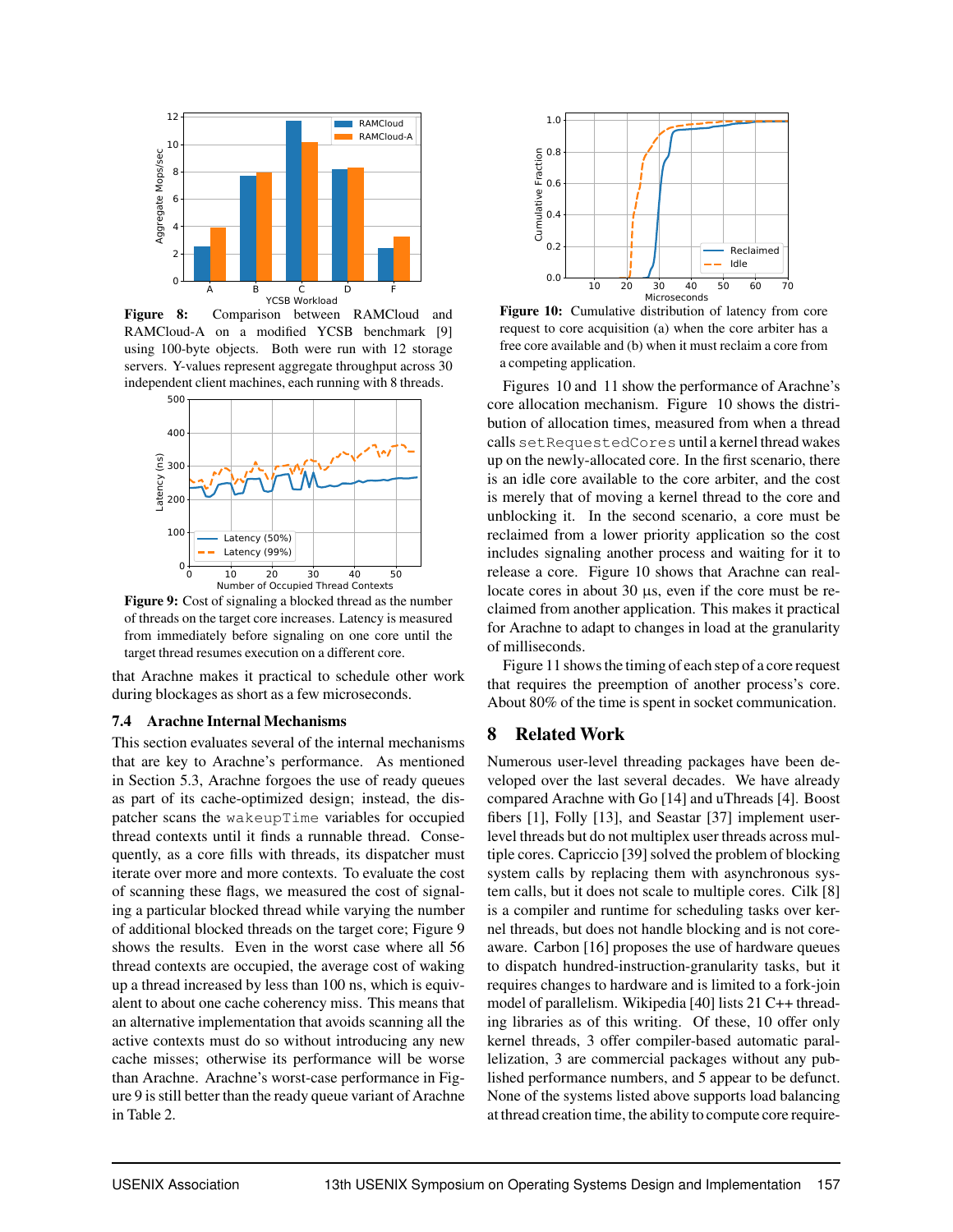

Figure 11: Timeline of a core request to the core arbiter. There are two applications. Both applications begin with a single dedicated core, and the top application also begins with a thread waiting to be placed on a core. The top application has higher priority than the bottom application, so when the top application requests an additional core the bottom application is asked to release its core.

ments and conform to core allocations, or a mechanism for implementing application-specific core policies.

Scheduler activations [2] are similar to Arachne in that they allocate processors to applications to implement userlevel threads efficiently. A major focus of the scheduler activations work was allowing processor preemption during blocking kernel calls; this resulted in significant kernel modifications. Arachne focuses on other issues, such as minimizing cache misses, estimating core requirements, and enabling application-specific core policies.

Akaros [35] and Parlib [15] follow in the tradition of scheduler activations. Akaros is an operating system that allocates dedicated cores to applications and makes all blocking system calls asynchronous; Parlib is a framework for building user schedulers on dedicated cores. Akaros offers functionality analogous to the Arachne core arbiter, but it does not appear to have reached a level of maturity that can support meaningful performance measurements.

The core arbiter's controlling of process scheduling policy in userspace while leaving mechanism to the kernel resembles policy modules in Hydra [18].

The traditional approach for managing multi-threaded applications on multi-core machines has been gang scheduling [12, 29]. In gang scheduling, each application unilaterally determines its threading requirements; the operating system then attempts to schedule all of an application's threads simultaneously on different cores. Tucker and Gupta pointed out that gang scheduling results in inefficient multiplexing when the system is overloaded [38]. They argued that it is more efficient to divide the cores so that each application has exclusive use of a few cores; an application can then adjust its degree of parallelism to match the available cores. Arachne implements this approach.

Event-based applications such as Redis [34] and nginx [28] represent an alternative to user threads for achieving high throughput and low latency. Behren et al. [39] argued that event-based approaches are a form of application-specific optimization and such optimization is due to the lack of efficient thread runtimes; Arachne offers efficient threading as a more convenient alternative to

events.

Several recent systems, such as IX [6] and Zygos [32], have combined thread schedulers with high-performance network stacks. These systems share Arachne's goal of combining low latency with efficient resource usage, but they take a more special-purpose approach than Arachne by coupling the threading mechanism to the network stack. Arachne is a general-purpose mechanism; it can be used with high-performance network stacks, such as in RAM-Cloud, but also in other situations.

## 9 Future Work

We believe that Arachne's core-aware approach to scheduling would be beneficial in other domains. For example, virtual machines could use a multi-level coreaware approach, where applications use Arachne to negotiate with their guest OS over cores, and the guest OSes use a similar approach to negotiate with the hypervisor. This would provide a more flexible and efficient way of managing cores than today's approaches, since the hypervisor would know how many cores each virtual machine needs.

Core-aware scheduling would also be beneficial in cluster schedulers for datacenter-scale applications. The cluster scheduler could collect information about core requirements from the core arbiters on each of the cluster machines and use this information to place applications and move services among machines. This would allow decisions to be made based on actual core needs rather than statically declared maximum requirements. Arachne's performance isolation would allow cluster schedulers to run background applications more aggressively without fear of impacting the response time of foreground applications.

There are a few aspects of Arachne that we have not fully explored. We have only preliminary experience implementing core policies, and our current core policies do not address issues related to NUMA machines, such as how to allocate cores in an application that spans multiple sockets. We hope that a variety of reusable core policies will be created, so that application developers can achieve high threading performance without having to write a cus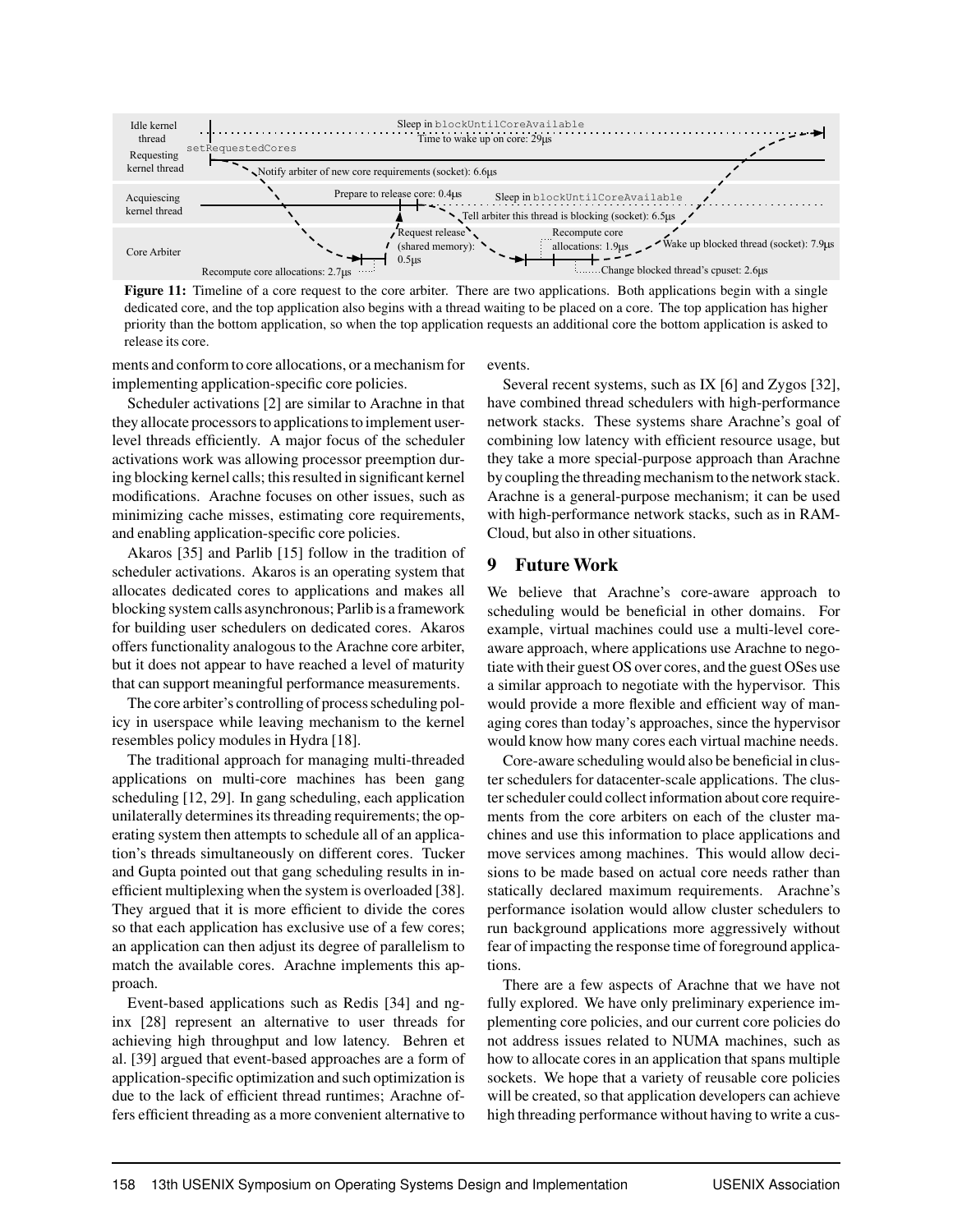tom policy for each application. In addition, our experience with the parameters for core estimation is limited. We chose the current values based on a few experiments with our benchmark applications. The current parameters provide a good trade-off between latency and utilization for our benchmarks, but we don't know whether these will be the best values for all applications.

## 10 Conclusion

One of the most fundamental principles in operating systems is virtualization, in which the system uses a set of physical resources to implement a larger and more diverse set of virtual entities. However, virtualization only works if there is a balance between the use of virtual objects and the available physical resources. For example, if the usage of virtual memory exceeds available physical memory, the system will collapse under page thrashing.

Arachne provides a mechanism to balance the usage of virtual threads against the availability of physical cores. Each application computes its core requirements dynamically and conveys that to a central core arbiter, which then allocates cores among competing applications. The core arbiter dedicates cores to applications and tells each application which cores it has received. The application can then use that information to manage its threads. Arachne also provides an exceptionally fast implementation of threads at user level, which makes it practical to use threads even for very short-lived tasks. Overall, Arachne's core-aware approach to thread management enables granular applications that combine both low latency and high throughput.

## 11 Acknowledgements

We would like to thank our shepherd, Michael Swift, and the anonymous reviewers for helping us improve this paper. Thanks to Collin Lee for giving feedback on design, and to Yilong Li for help with debugging the RAMCloud networking stack. This work was supported by C-FAR (one of six centers of STARnet, a Semiconductor Research Corporation program, sponsored by MARCO and DARPA) and by the industrial affiliates of the Stanford Platform Lab.

## References

- [1] Boost fibers. http://www.boost.org/doc/ libs/1\_64\_0/libs/fiber/doc/html/ fiber/overview.html.
- [2] T. E. Anderson, B. N. Bershad, E. D. Lazowska, and H. M. Levy. Scheduler activations: Effective kernel support for the user-level management of parallelism. *ACM Transactions on Computer Systems (TOCS)*, 10(1):53–79, 1992.
- [3] B. Atikoglu, Y. Xu, E. Frachtenberg, S. Jiang, and M. Paleczny. Workload analysis of a large-scale

key-value store. In *Proceedings of the 12th ACM SIGMETRICS/PERFORMANCE Joint International Conference on Measurement and Modeling of Computer Systems*, SIGMETRICS '12, pages 53–64, 2012.

- [4] S. Barghi. uthreads: Concurrent user threads in c++. https://github.com/samanbarghi/ uThreads.
- [5] L. Barroso, M. Marty, D. Patterson, and P. Ranganathan. Attack of the Killer Microseconds. *Communications of the ACM*, 60(4):48–54, Mar. 2017.
- [6] A. Belay, G. Prekas, A. Klimovic, S. Grossman, C. Kozyrakis, and E. Bugnion. IX: A Protected Dataplane Operating System for High Throughput and Low Latency. In *11th USENIX Symposium on Operating Systems Design and Implementation (OSDI 14)*, pages 49–65, Oct. 2014.
- [7] D. Bittman. Mpscq multiple producer, single consumer wait-free queue. https://github. com/dbittman/waitfree-mpsc-queue.
- [8] R. D. Blumofe, C. F. Joerg, B. C. Kuszmaul, C. E. Leiserson, K. H. Randall, and Y. Zhou. Cilk: An efficient multithreaded runtime system. In *Proceedings of the Fifth ACM SIGPLAN Symposium on Principles and Practice of Parallel Programming*, PPOPP '95, pages 207–216, 1995.
- [9] B. F. Cooper, A. Silberstein, E. Tam, R. Ramakrishnan, and R. Sears. Benchmarking cloud serving systems with ycsb. In *Proceedings of the 1st ACM symposium on Cloud computing*, pages 143–154, 2010.
- [10] J. Dean and S. Ghemawat. MapReduce: Simplified Data Processing on Large Clusters. *Communications of the ACM*, 51:107–113, January 2008.
- [11] A. Dragojević, D. Narayanan, M. Castro, and O. Hodson. FaRM: Fast Remote Memory. In *11th USENIX Symposium on Networked Systems Design and Implementation (NSDI 14)*, pages 401–414, 2014.
- [12] D. G. Feitelson and L. Rudolph. Gang scheduling performance benefits for fine-grain synchronization. *Journal of Parallel and Distributed Computing*, 16(4):306–318, 1992.
- [13] Folly: Facebook open-source library. https://github.com/facebook/folly.
- [14] The Go Programming Language. https: //golang.org/.
- [15] K. A. Klues. *OS and Runtime Support for Efficiently Managing Cores in Parallel Applications*. PhD thesis, University of California, Berkeley, 2015.